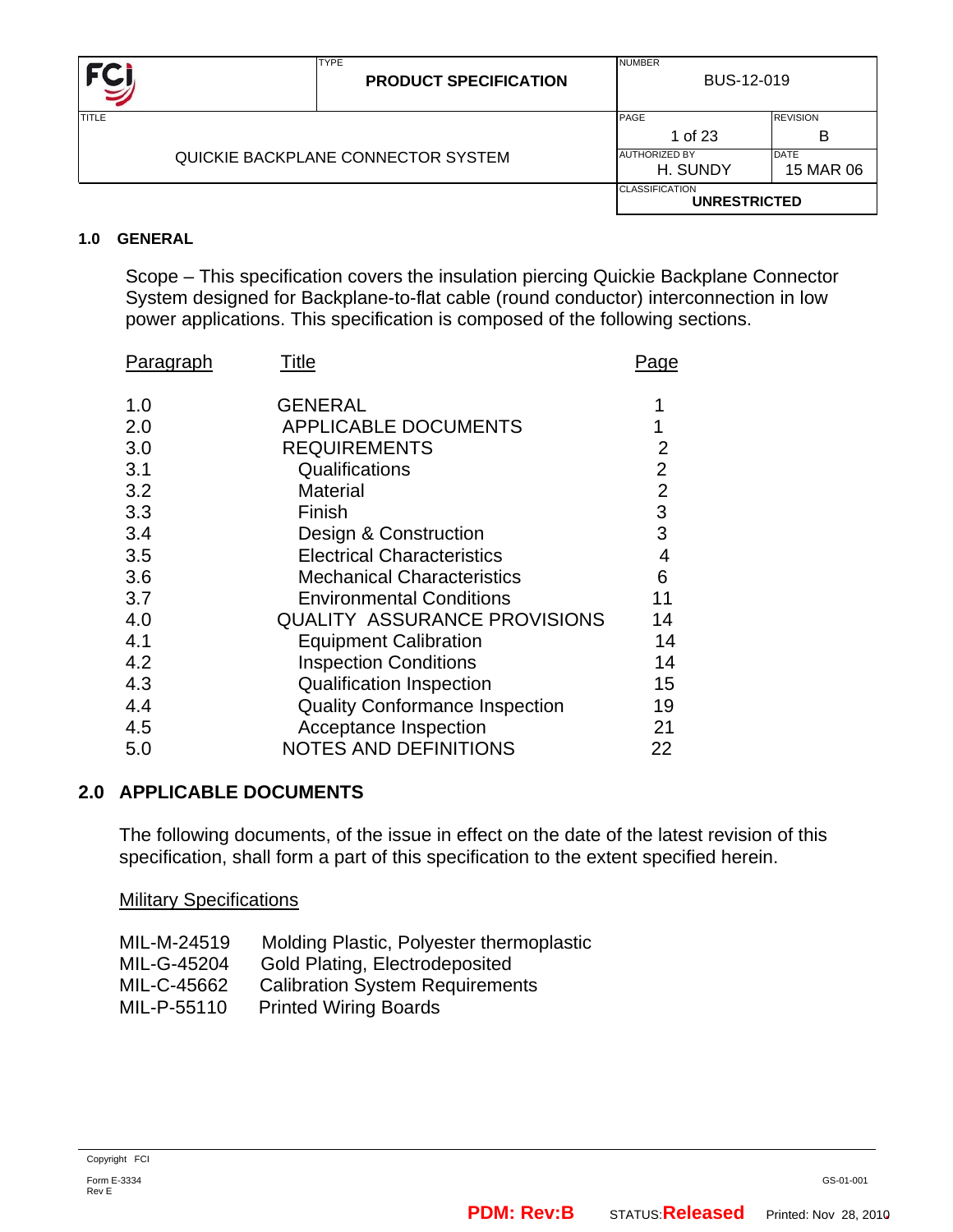

TYPE

NUMBER

| TITLE |                                    | PAGE                                         | <b>REVISION</b>          |
|-------|------------------------------------|----------------------------------------------|--------------------------|
|       |                                    | 2 of 23                                      | B                        |
|       | QUICKIE BACKPLANE CONNECTOR SYSTEM | <b>AUTHORIZED BY</b><br>H. SUNDY             | <b>DATE</b><br>15 MAR 06 |
|       |                                    | <b>CLASSIFICATION</b><br><b>UNRESTRICTED</b> |                          |

#### Military Standards

| MIL-STD-105         | Sampling Procedures and Tables for Inspection By                           |
|---------------------|----------------------------------------------------------------------------|
| MIL-STD-202         | Attributes.<br><b>Test Methods for Electronic and Electrical Component</b> |
|                     | Parts.                                                                     |
| MIL-STD-275         | Printed Wiring Board For Electrical Equipment.                             |
| <b>MIL-STD-1344</b> | <b>Test Methods For Electrical Connectors.</b>                             |

#### Federal Specifications

| QQ-N-290 | Nickel Plating (Electrodeposited)                            |
|----------|--------------------------------------------------------------|
| QQ-B-750 | Bronze, Phosphor; Bar, Plate, Rod, Sheet, Strip, Flat, Wire, |
|          | and Structural and Special Shaped Sections.                  |

#### **Industry Specifications / Standards**

UL-94 Tests for Flammability of Plastic Materials.

#### Company Product Specification

BUS-12-01 Round Conductor Flat Flexible Cable.

#### **3.0 REQUIREMENTS**

- 3.1 Qualification Connectors furnished under this specification shall be products capable of meeting the qualification test requirements specified herein.
- 3.2 Material The material for each part shall be as specified herein, or equivalent. Substitute material shall meet the performance required of this specification.
	- 3.2.1 Contact The female contact shall be full hard phosphor bronze in accordance with QQ-B-750, Composition A.
	- 3.2.2 Plastic Also molded plastic parts of the female connector and shroud shall be filled polyester in accordance with MIL-M-24519. All plastic material shall be rated flame retardant 94 V-0 in accordance with UL-94.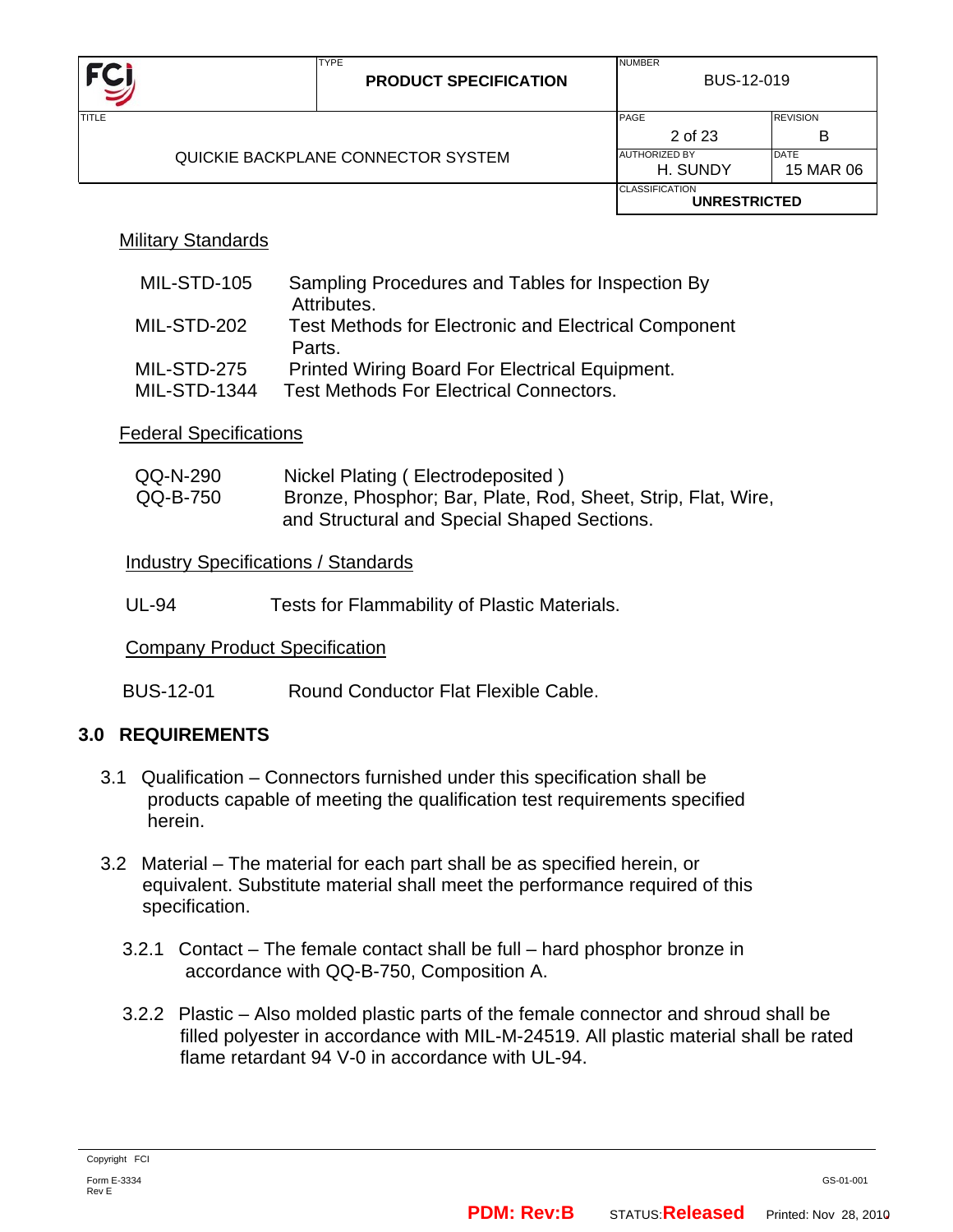|              | <b>TYPE</b><br><b>PRODUCT SPECIFICATION</b> | <b>NUMBER</b>                    | BUS-12-019               |
|--------------|---------------------------------------------|----------------------------------|--------------------------|
| <b>TITLE</b> |                                             | PAGE<br>3 of 23                  | <b>REVISION</b><br>в     |
|              | QUICKIE BACKPLANE CONNECTOR SYSTEM          | <b>AUTHORIZED BY</b><br>H. SUNDY | <b>DATE</b><br>15 MAR 06 |
|              |                                             | <b>CLASSIFICATION</b>            | <b>UNRESTRICTED</b>      |

- 3.3 Finish The female contact shall be plated in the contact area with 30 micro-inches (minimum) gold per MIL-G-45204, Type II, Grade C over 50 micro-inches (minimum) nickel per QQ-N-290, Class 2.
- 3.4 Design and Construction The female connector shall be of multi-piece design, consisting of: contacts having self stripping terminations and two single ended cantilever spring members for interfacing with 0.025 inch square backplane contacts; a housing to maintain the contacts in position to interface with the backplane contacts on a 0.100 inch square grid and with the terminating cable, having conductors on 0.050 inch centers; and a pre-loaded cover providing an integral slot for alignment of cable during termination. The shroud shall be of one-piece construction and, when installed over the backplane contacts, shall simulate a composite two-row male header for mating with the female connector.

#### 3.4.1 Installation

- 3.4.1.1 Female Connector The female connector shall simultaneously terminate up to 60 wires size AWG 28 (stranded) or AWG 30 (solid) on 0.050 inch centers without pre-stripping the PVC (polyvinylchloride) cable insulation. The cable shall conform to the requirements of Company Specification BUS-12-001.
- 3.4.1.2 Shroud The shroud shall be capable of being assembled within an 0.100 by 0.100 field of .025 inch square backplane contacts. The shroud will utilize four rows of contacts and a number of contacts per row two greater than that of the female connector with which it will be mated; the two outside rows and eight end contacts shall not be functional as disconnects. Iterative use of the shroud in end-to-end or side-to-side locations shall be possible on a continuous basis, without the elimination of an intervening row of contacts in the former and with the elimination of one intervening row in the latter.
- 3.4.2 Polarization An optional, molded-in polarizing feature shall be available to insure correct orientation of the female connector and shrouded backpanel contacts.
- 3.4.3 Mating The connector system shall be capable of mating and un-mating by hand without the use of special tools within the specified temperature range.
- 3.4.4 Workmanship Connectors and shrouds shall be uniform in quality and shall be free from burrs, scratches, cracks, voids, chips, blisters, pin holes, sharp edges,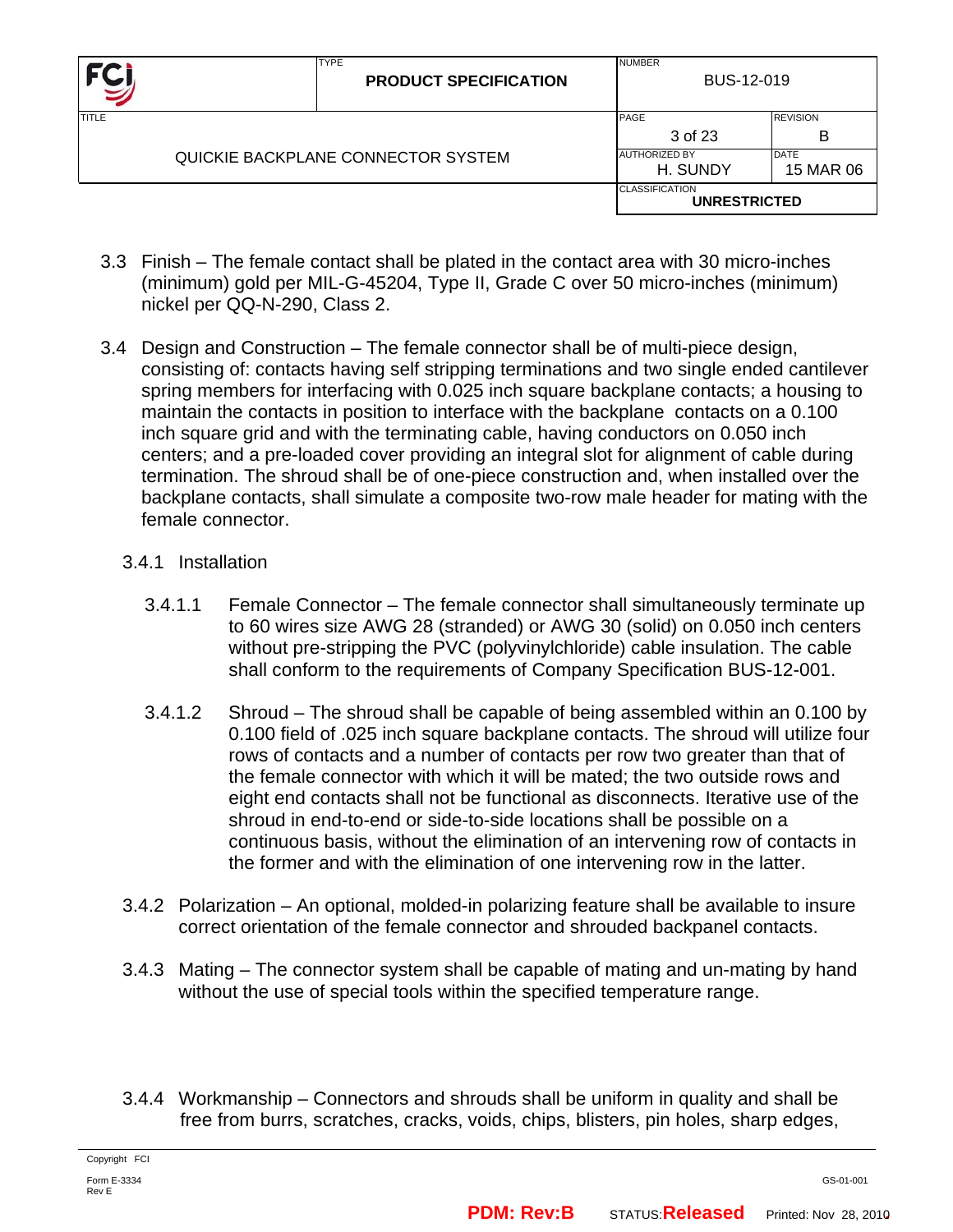|       | <b>TYPE</b><br><b>PRODUCT SPECIFICATION</b> | <b>NUMBER</b><br>BUS-12-019                  |                      |
|-------|---------------------------------------------|----------------------------------------------|----------------------|
| TITLE |                                             | PAGE<br>4 of 23                              | <b>REVISION</b><br>В |
|       | QUICKIE BACKPLANE CONNECTOR SYSTEM          | <b>AUTHORIZED BY</b><br>H. SUNDY             | DATE<br>15 MAR 06    |
|       |                                             | <b>CLASSIFICATION</b><br><b>UNRESTRICTED</b> |                      |

and other defects that will adversely affect life or serviceability.

- 3.4.5 Interchangeability Any female connector shall be capable of mating with any properly constituted shrouded backpanel assembly without degradation in performance.
- 3.5 Electrical Characteristics
	- 3.5.1 Current Rating ( see 5.1) The maximum continuous current rating of the connector system shall be 1.0 Ampere DC.
	- 3.5.2 Contact Resistance The contact resistance shall not exceed 15 milliohms (20 milliohms after exposure to the environments described in paragraph 3.6.5 and 3.7.1 to 3.7.7) when measured in accordance with MIL-STD-1344, Method 3004. The following details shall apply:
		- (a) Method of Connection Attach current and voltage leeds as shown in Figure 1.
		- (b) Test Current 1.0 Ampere DC
	- 3.5.3 Low Level Circuit Resistance The low level circuit resistance shall not exceed 15 milliohms (20 milliohms after exposure to the environments described in paragraph 3.6.5 and 3.7.1 to 3.7.7 ) when measured in accordance with MIL-STD-1344, Method 3002. The following details shall apply:
		- (a) Method of connection See Figure 1
		- (b) Test Current 1 milliampere DC
		- (c) Maximum Open Current Voltage 20 millivolts DC
	- 3.5.4 Insulation Resistance ( See 5.2 ) The insulation resistance of mated connectors shall be not less than 5000 megohms ( 1000) megohms after after exposure to the humidity environment described in paragraph 3.7.2 ) when measured in accordance with MIL-STD-1344, Method 3003. The following details shall apply:
		- (a) Test Potential 500 volts DC
		- (b) Points of Measurement Between adjacent contact positions
		- (c) Special Preparation The female connector shall not be terminated.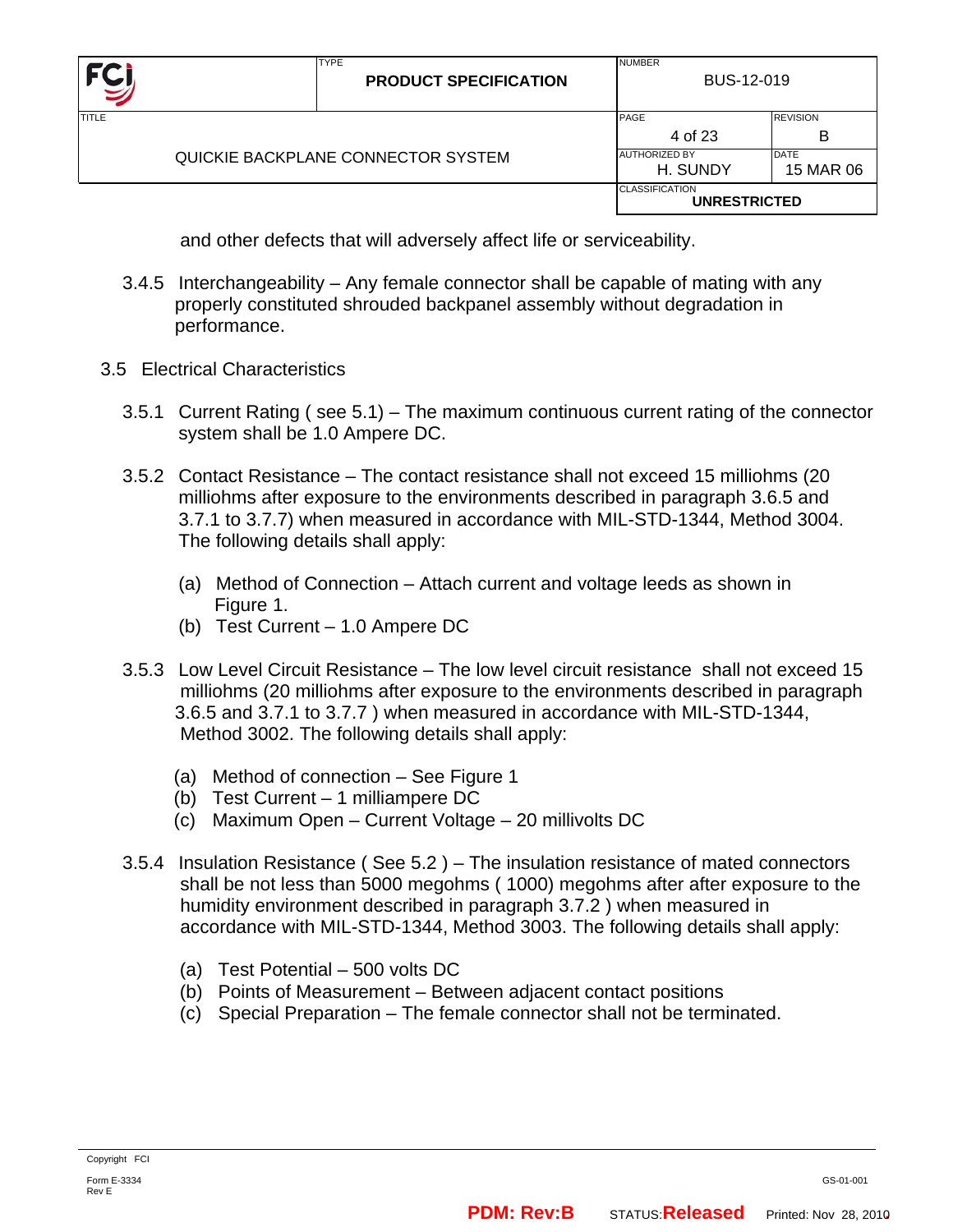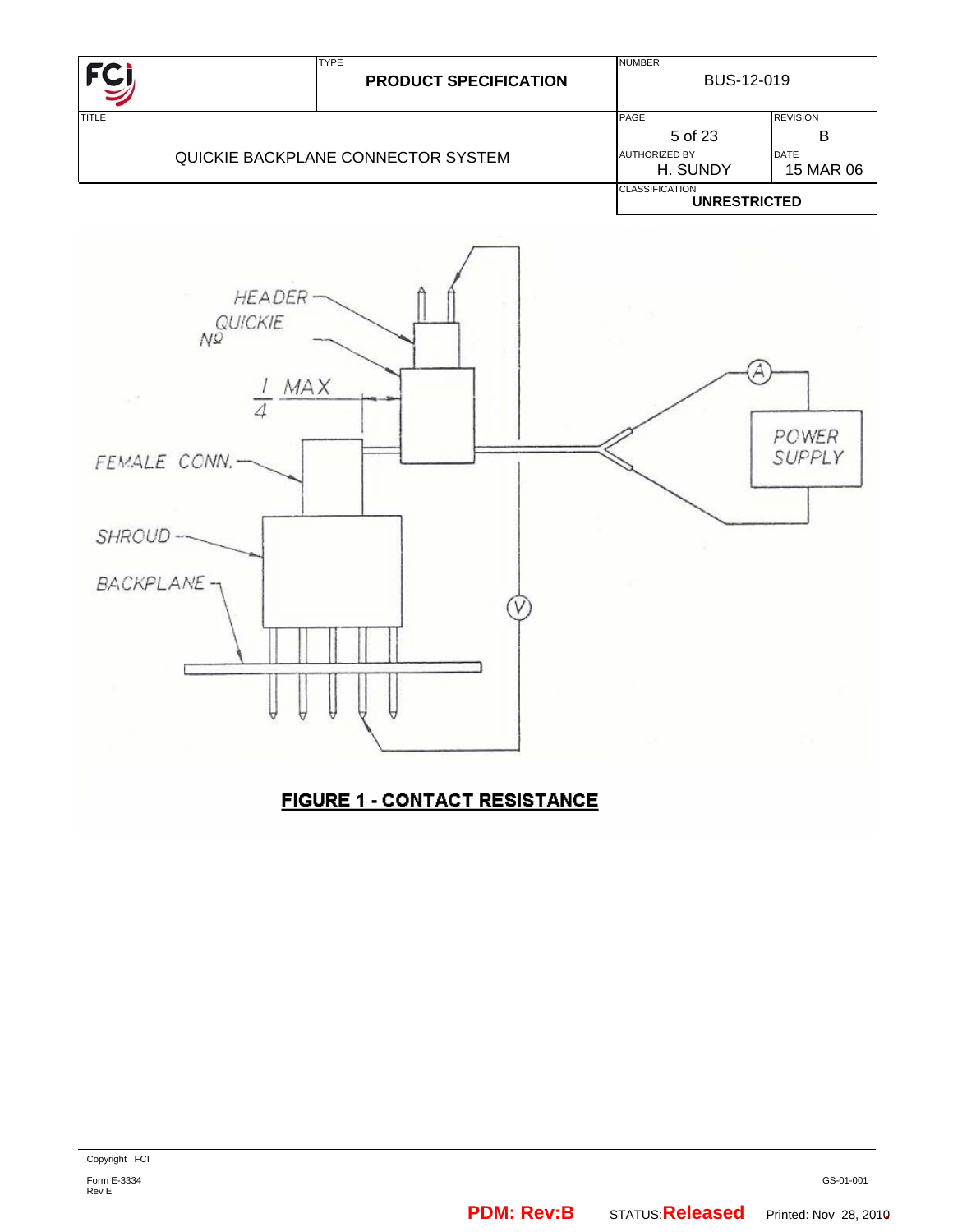|       | <b>TYPE</b><br><b>PRODUCT SPECIFICATION</b> | <b>NUMBER</b><br>BUS-12-019                  |                          |
|-------|---------------------------------------------|----------------------------------------------|--------------------------|
| TITLE |                                             | PAGE<br>6 of 23                              | <b>REVISION</b><br>в     |
|       | QUICKIE BACKPLANE CONNECTOR SYSTEM          | <b>AUTHORIZED BY</b><br>H. SUNDY             | <b>DATE</b><br>15 MAR 06 |
|       |                                             | <b>CLASSIFICATION</b><br><b>UNRESTRICTED</b> |                          |

- 3.5.5 Dielectric Withstanding Voltage (see 5.2) There shall be no evidence of arc-over, insulation breakdown, or excessive leakage current (>1milliampere ) when the mated connectors are tested in accordance with MIL-STD-1344, Method 3001. The following details shall apply:
	- (a) Test Potential 1000 volts RMS, 60Hz at sea-level pressure; 450 volts RMS, 60 Hz at 50,000 feet simulated altitude .
	- (b) Test Duration 60 seconds
	- (c) Points of Measurements Between adjacent contact positions
	- (d) Special Preparation The female connector shall not be terminated.
- 3.6 Mechanical Characteristics
	- 3.6.1 Cable Retention The cable to female connector interface shall withstand the stresses imposed by twenty (20) unmatings of the female connector from the shrouded pin field when the disconnecting force is applied to the cable. The following details shall apply:
		- (a) Force Distribution Evenly distributed across width of cable.
		- (b) Direction of Force See Figure 2.
		- (c) Rate of Un-mating 1 inch per minute.
	- 3.6.2 Cable Flex Resistance The cable-to-female connector interface shall withstand the stresses imposed by 100 cycles of cable flexing. The following details shall apply:
		- (a) Tension on Cable 2 pounds per inch of cable width.
		- (b) Flex Angle 140º as shown in Figure 3.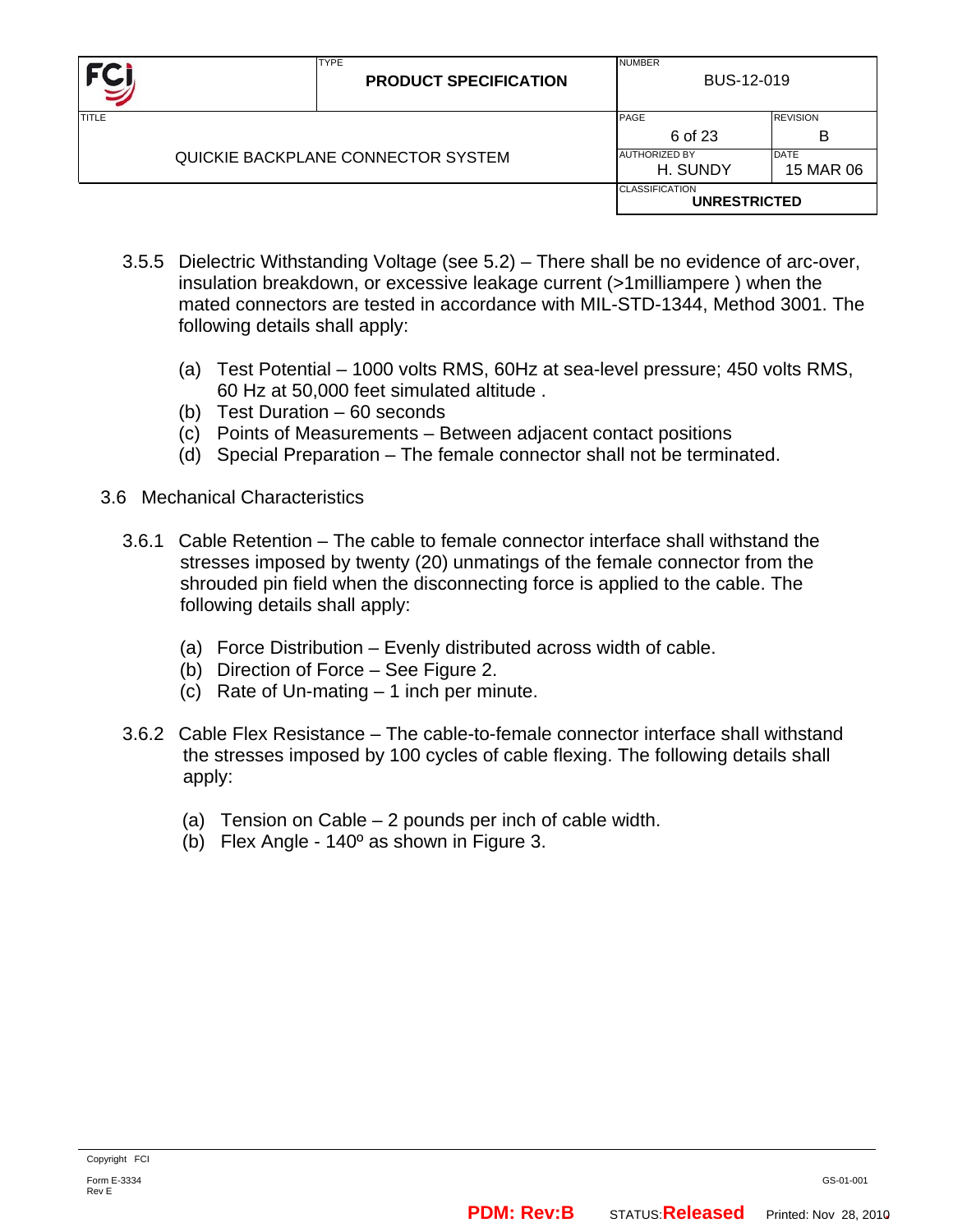|              | <b>TYPE</b><br><b>PRODUCT SPECIFICATION</b> | <b>NUMBER</b><br>BUS-12-019                  |                      |
|--------------|---------------------------------------------|----------------------------------------------|----------------------|
| <b>TITLE</b> |                                             | PAGE<br>7 of 23                              | <b>REVISION</b><br>В |
|              | QUICKIE BACKPLANE CONNECTOR SYSTEM          | <b>AUTHORIZED BY</b><br>H. SUNDY             | DATE<br>15 MAR 06    |
|              |                                             | <b>CLASSIFICATION</b><br><b>UNRESTRICTED</b> |                      |

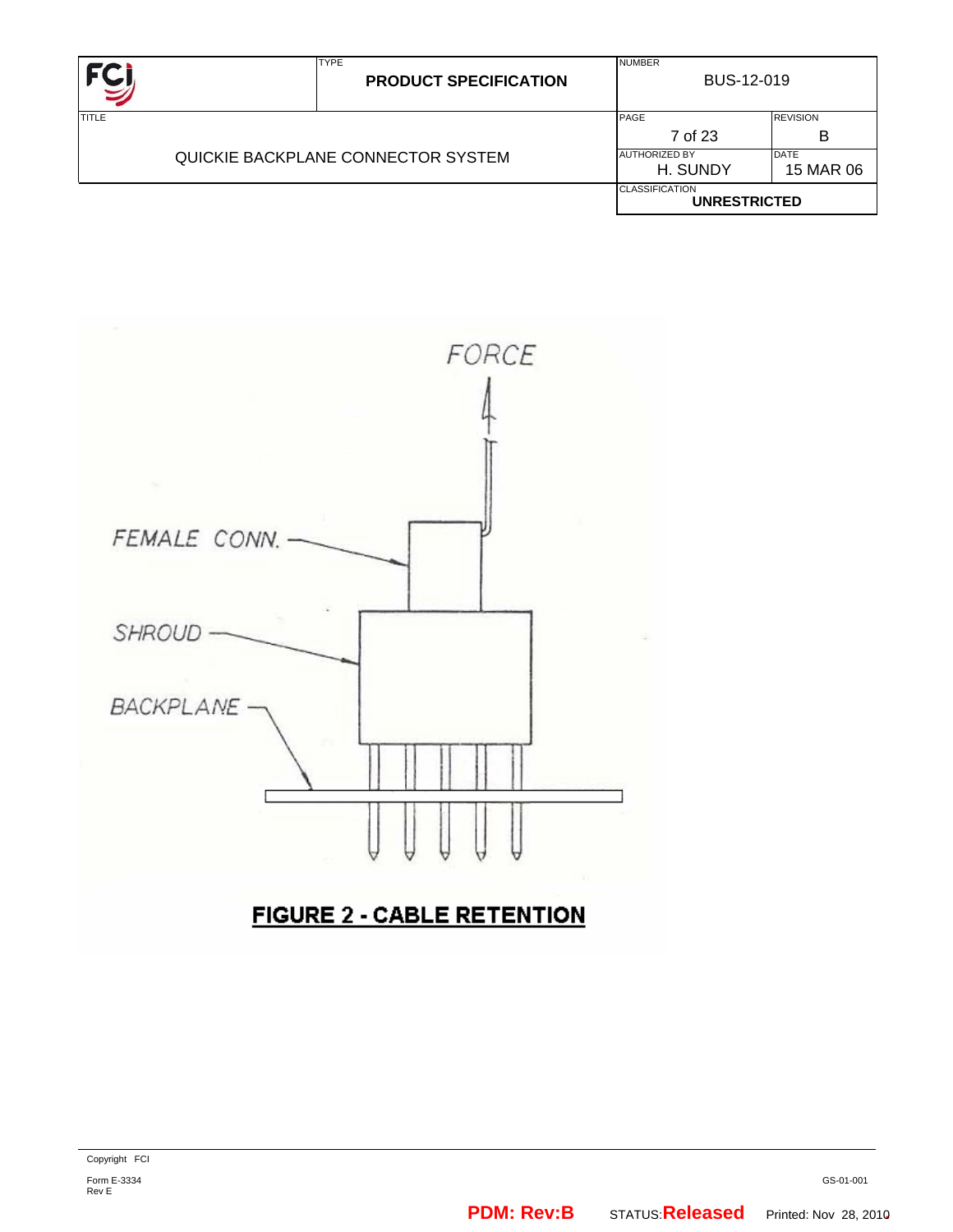|              | <b>TYPE</b><br><b>PRODUCT SPECIFICATION</b> | <b>NUMBER</b><br>BUS-12-019                  |                          |
|--------------|---------------------------------------------|----------------------------------------------|--------------------------|
| <b>TITLE</b> |                                             | PAGE<br>8 of 23                              | <b>REVISION</b><br>В     |
|              | QUICKIE BACKPLANE CONNECTOR SYSTEM          | <b>AUTHORIZED BY</b><br>H. SUNDY             | <b>DATE</b><br>15 MAR 06 |
|              |                                             | <b>CLASSIFICATION</b><br><b>UNRESTRICTED</b> |                          |



ONE FLEX CYCLE CONSISTS OF CONNECTOR ROTATION FROM O° TO + 70° TO -70° AND BACK TO  $O^{\circ}$ .

# **FIGURE 3 - CABLE FLEX RESISTANCE**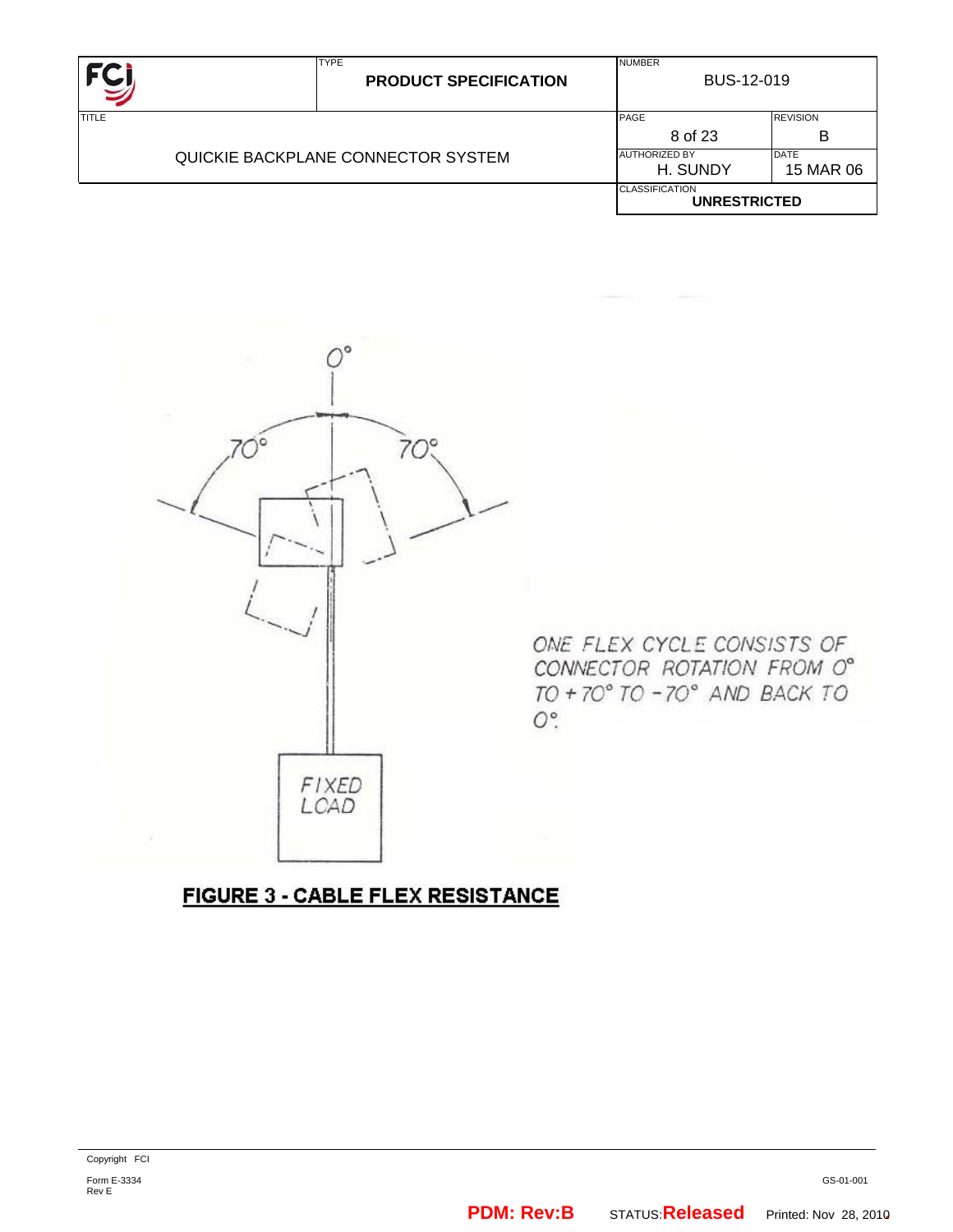|              | <b>TYPE</b><br><b>PRODUCT SPECIFICATION</b> | <b>NUMBER</b><br>BUS-12-019                  |                          |
|--------------|---------------------------------------------|----------------------------------------------|--------------------------|
| <b>TITLE</b> |                                             | PAGE<br>9 of 23                              | <b>REVISION</b><br>в     |
|              | QUICKIE BACKPLANE CONNECTOR SYSTEM          | <b>AUTHORIZED BY</b><br>H. SUNDY             | <b>DATE</b><br>15 MAR 06 |
|              |                                             | <b>CLASSIFICATION</b><br><b>UNRESTRICTED</b> |                          |

 3.6.3 Total Mating Force – The total force to mate the female connector and the shrouded pin field shall not exceed the values shown in Table I. The force shall be applied at a rate not to exceed one (1) inch per minute.

| No. of Contacts | Force (pounds) |
|-----------------|----------------|
| 10              | 5              |
| 14              | 7              |
| 16              | 8              |
| 20              | 10             |
| 26              | 14             |
| 34              | 19             |
| 40              | 23             |
| 50              | 30             |
| 60              | 38             |

#### **TABLE I – TOTAL MATING FORCE**

- 3.6.4 Individual Contact Separation Force The force to withdraw the gage shown in Figure 4 from individual contact positions in the female connector shall be not less than 25 grams. The force shall be applied at a rate not to exceed one (1) inch per minute.
- 3.6.5 Durability After 100 mating cycles of the female connector and the shrouded pin field, the individual contact separation force shall be not less than 25 grams (see paragraph 3.6.4) and the contact resistance shall not exceed 20 milliohms (see paragraph 3.5.2). The mating and unmating shall be performed in a manner reasonably simulating actual use.
- 3.6.6 Shroud Retention After a force of ten (10) pounds is applied to either end of the installed shroud as shown in Figure 5, the shroud shall exhibit no damage or loosening with respect to the pin field in which it is installed.
- 3.6.7 Shroud Replacement After the third installation of the same shroud over the same group of backpanel pins, the shroud shall exhibit no loosening with respect to the pin field.

Rev E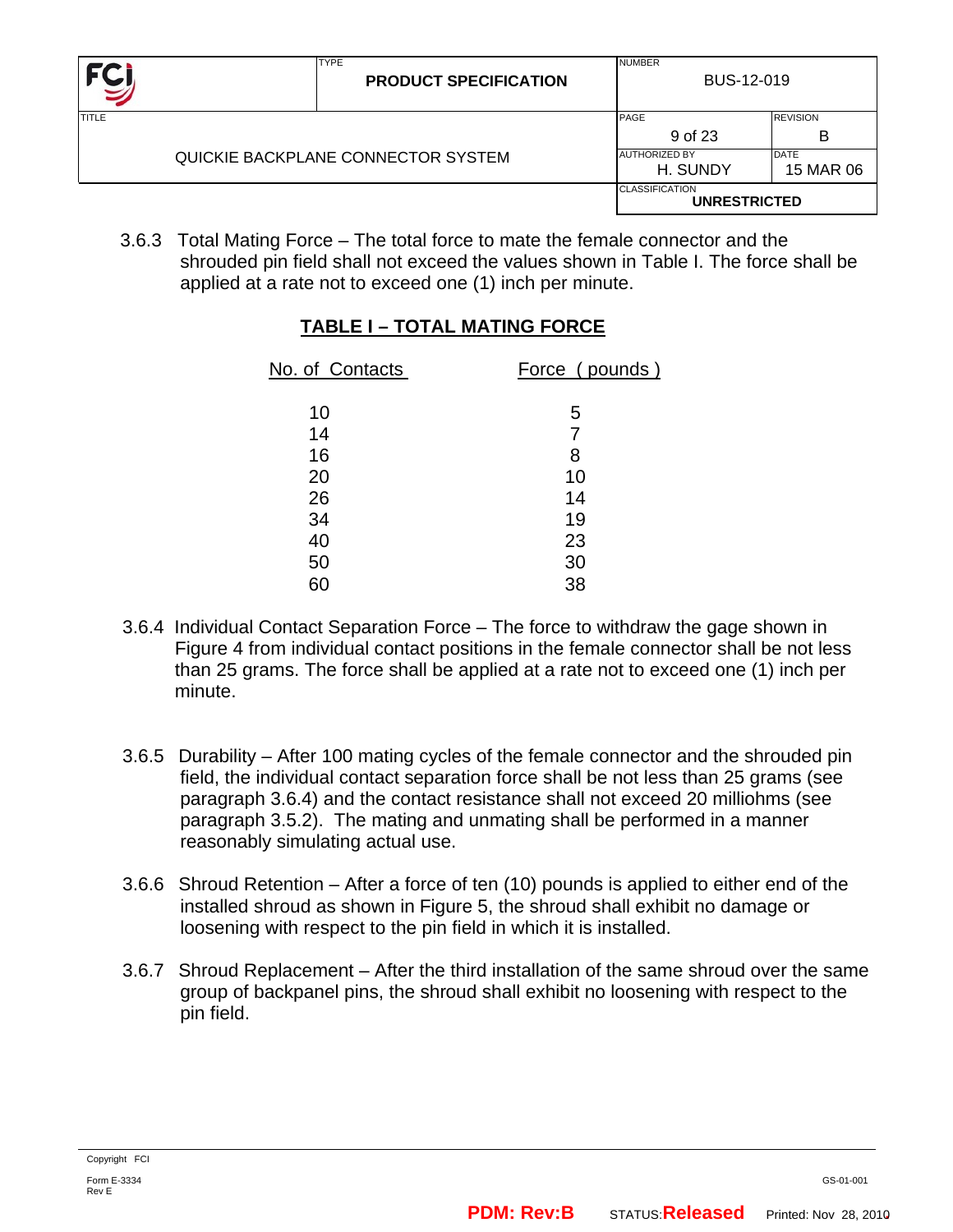| FC,          | <b>TYPE</b><br><b>PRODUCT SPECIFICATION</b> | <b>NUMBER</b><br>BUS-12-019                  |  |  |  |
|--------------|---------------------------------------------|----------------------------------------------|--|--|--|
| <b>TITLE</b> | PAGE<br>10 of 23                            | <b>REVISION</b><br>в                         |  |  |  |
|              | QUICKIE BACKPLANE CONNECTOR SYSTEM          |                                              |  |  |  |
|              |                                             | <b>CLASSIFICATION</b><br><b>UNRESTRICTED</b> |  |  |  |

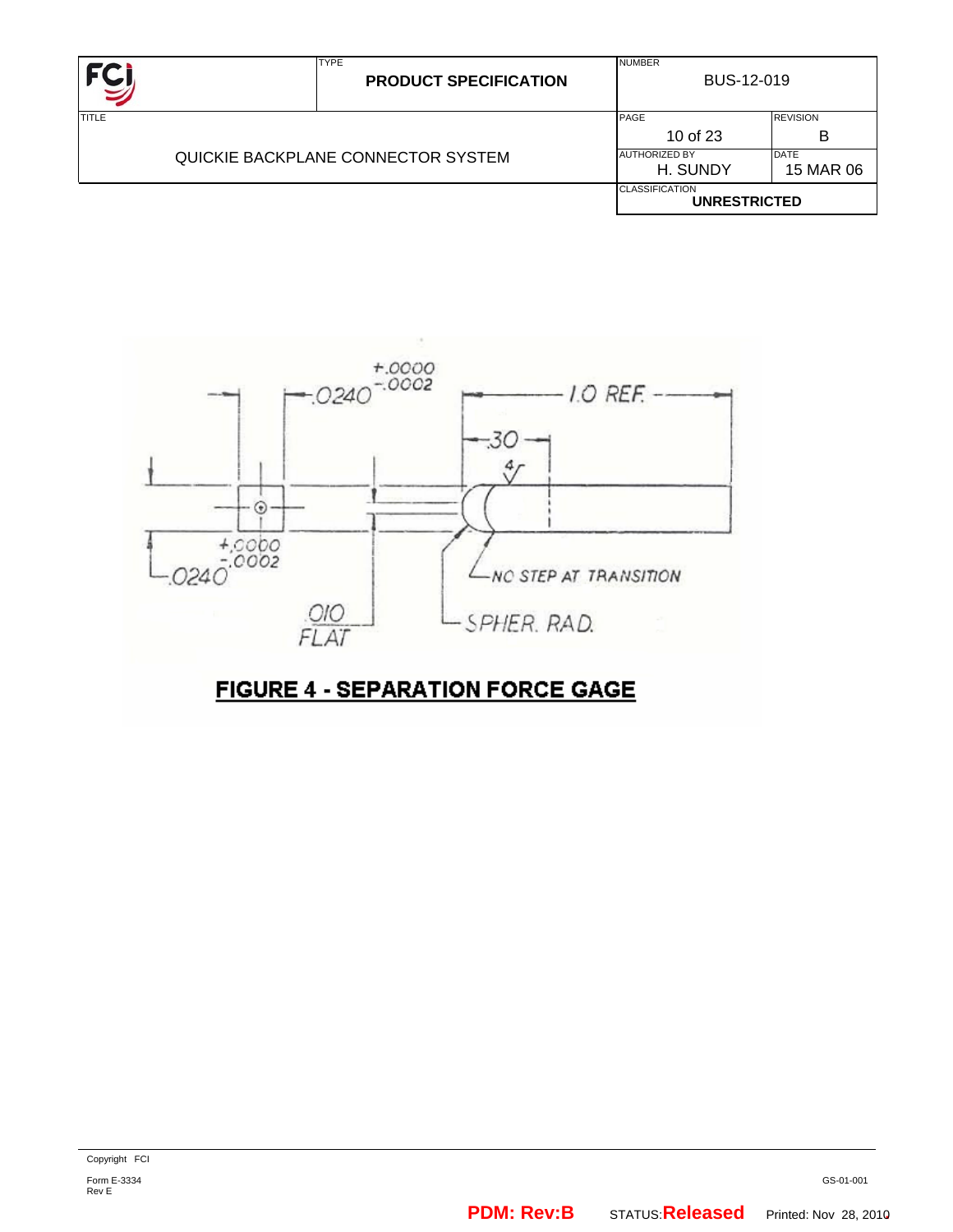|                                    | <b>TYPE</b><br><b>PRODUCT SPECIFICATION</b> | <b>NUMBER</b><br>BUS-12-019                  |  |  |  |
|------------------------------------|---------------------------------------------|----------------------------------------------|--|--|--|
| TITLE                              | PAGE<br>11 of 23                            | <b>REVISION</b><br>в                         |  |  |  |
| QUICKIE BACKPLANE CONNECTOR SYSTEM | <b>AUTHORIZED BY</b><br>H. SUNDY            | <b>DATE</b><br>15 MAR 06                     |  |  |  |
|                                    |                                             | <b>CLASSIFICATION</b><br><b>UNRESTRICTED</b> |  |  |  |



#### **3.7 Environmental Conditions**

3.7.1 Thermal Shock – After exposure of the mated connector system to alternate periods of extreme high and low temperature, there shall be no evidence of

Copyright FCI

Form E-3334 Rev E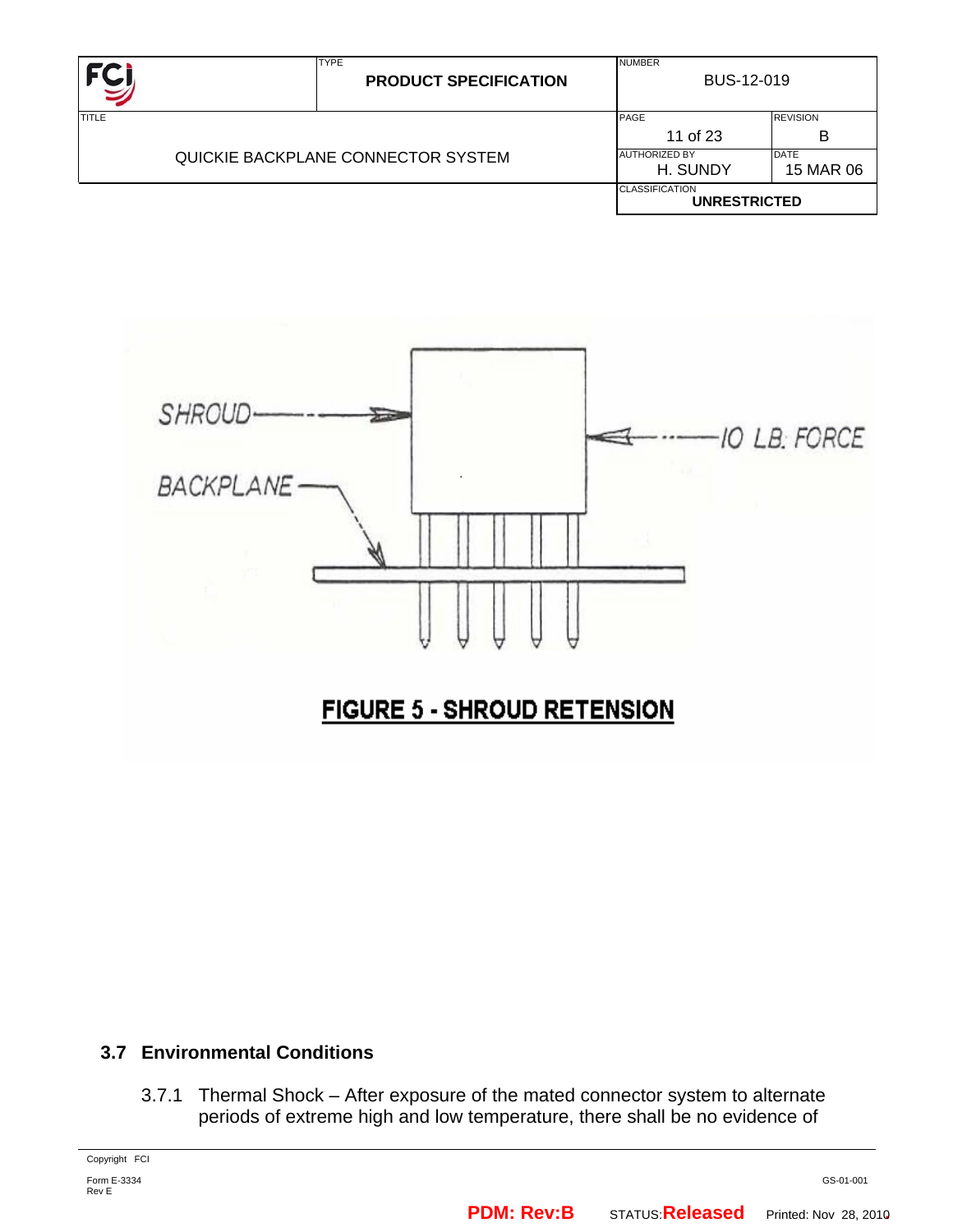| <b>FC</b>                          |  | <b>TYPE</b><br><b>PRODUCT SPECIFICATION</b> | <b>NUMBER</b><br>BUS-12-019                  |                          |  |  |
|------------------------------------|--|---------------------------------------------|----------------------------------------------|--------------------------|--|--|
| <b>TITLE</b>                       |  |                                             | <b>PAGE</b><br>12 of 23                      | <b>REVISION</b><br>в     |  |  |
| QUICKIE BACKPLANE CONNECTOR SYSTEM |  |                                             | <b>AUTHORIZED BY</b><br>H. SUNDY             | <b>DATE</b><br>15 MAR 06 |  |  |
|                                    |  |                                             | <b>CLASSIFICATION</b><br><b>UNRESTRICTED</b> |                          |  |  |

cracking or crazing of any plastic component or other physical damage to the connector. The dielectric withstanding voltage shall be not less than 1000 volts RMS (see paragraph 3.5.5). The test shall be in accordance with MIL-STD-1344, Method 1003. The following details and exceptions shall apply:

- (a) Test Condition A
- (b) Temperature Range  $+105^{\circ}$  C to 65 $^{\circ}$  C
- (c) Number of Cycles 5 (1 cycle consisting of 30 minutes at each temperature).
- (d) Transfer Time 30 seconds, maximum
- 3.7.2 Humidity Within one (1) hour after exposure of the mated connector system to a high humidity environment, the insulation resistance shall be no less than 1000 megohms (see paragraph 3.5.4) and the low level circuit resistance shall not exceed 20 milliohms (see paragraph 3.5.3). The test shall be in accordance with MIL-STD-1344, Method 1002. The following details shall apply:
	- (a) Test Condition B (96 hours)
	- (b) Relative Humidity 90% minimum (Type I Steady State).
	- (c) Temperature + 40º C
- 3.7.3 High Temperature Life After exposure of the mated connector system to a high temperature operating environment, the insulation resistance shall be no less than 5000 megohms (see paragraph 3.5.4) and the contact resistance shall not exceed 20 milliohms (see paragraph 3.5.2). The test shall be in accordance with MIL-STD-1344, Method 1005. The following details shall apply:
	- (a) Test Chamber Temperature Adjusted to provide connector system temperature of 105º C during operating period.
	- (b) Test Duration B (250 hours)
	- (c) Operating Conditions 1.0 ampere DC current through all contacts of connector system; duty cycle: 45 minutes ON and 15 minutes OFF.
- 3.7.4 Shock There shall be no evidence of physical or mechanical damage when the mated connector system is subjected to transient accelerations. During and after each shock, the contacts shall evidence no discontinuity greater than ONE (1) microsecond. The shroud shall not move more than 0.005 inch from its original assembled position as a result of this test. The test shall be in accordance with MIL\_STD-1344, Method 2004. The following details shall apply:
	- (a) Test Conditions G (100G, 6 ms Sawtooth)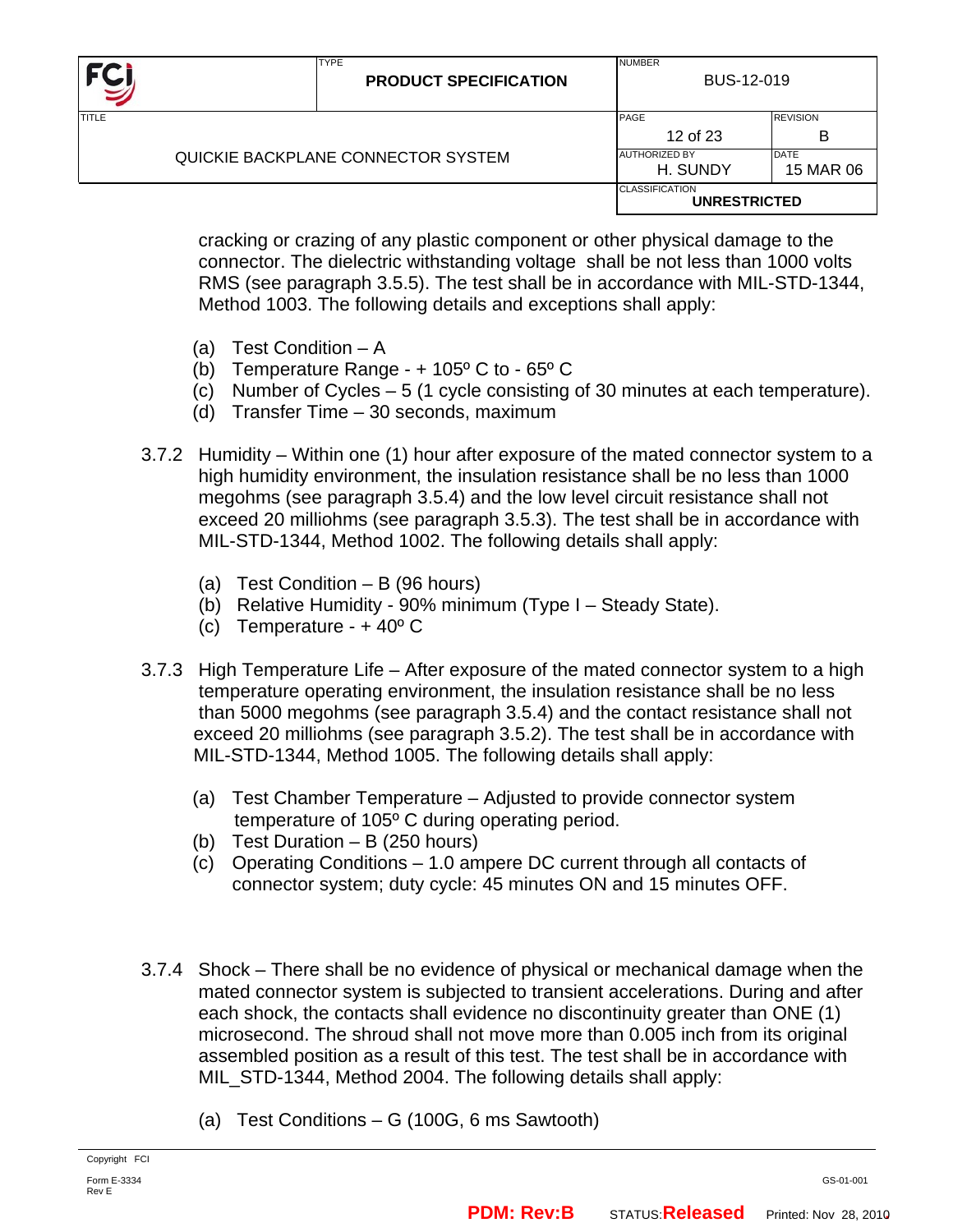| FC)                                |  | <b>TYPE</b><br><b>PRODUCT SPECIFICATION</b> | <b>NUMBER</b><br>BUS-12-019                  |                      |  |  |
|------------------------------------|--|---------------------------------------------|----------------------------------------------|----------------------|--|--|
| TITLE                              |  |                                             | PAGE<br>13 of 23                             | <b>REVISION</b><br>B |  |  |
| QUICKIE BACKPLANE CONNECTOR SYSTEM |  | <b>AUTHORIZED BY</b><br>H. SUNDY            | <b>DATE</b><br>15 MAR 06                     |                      |  |  |
|                                    |  |                                             | <b>CLASSIFICATION</b><br><b>UNRESTRICTED</b> |                      |  |  |

- (b) Number of Shocks 3 shocks in each direction along three orthogonal axes (18 total)
- (c) Mounting See Figure 6
- 3.7.5 Vibrations There shall be no evidence of physical or mechanical damage when the mated connector system is subjected to prolonged mechanical vibration. During vibration along each axis, the contacts shall evidence no discontinuity greater than one (1) microsecond. The shroud shall not move more than 0.005 inch from its original assembled position as a result of this test. At the completion of the test, the individual contact separation force shall be not less than 25 grams (see paragraph 3.6.4) and the contact resistance shall not exceed 15 milliohms (see paragraph 3.5.2). The test shall be in accordance with MIL-STD-1344, Method 2005. The following details shall apply:
	- (a) Test Condition III ( $+15G$ , 10 to 2000 Hz)
	- (b) Duration 4 hours along each of three orthogonal axes (12 hour total)
	- (c) Mounting See Figure 6
- 3.7.6 Hydrogen Sulfide (H2S) Exposure After exposure of the mated connector system to an H2S atmosphere, the low level circuit resistance shall not exceed 20 milliohms (see paragraph 3.5.3). The following details shall apply:
	- (a) Atmosphere 3ppm H2S in moist air.
	- (b) Temperature  $+40^{\circ}$  C
	- (c) Duration 96 hours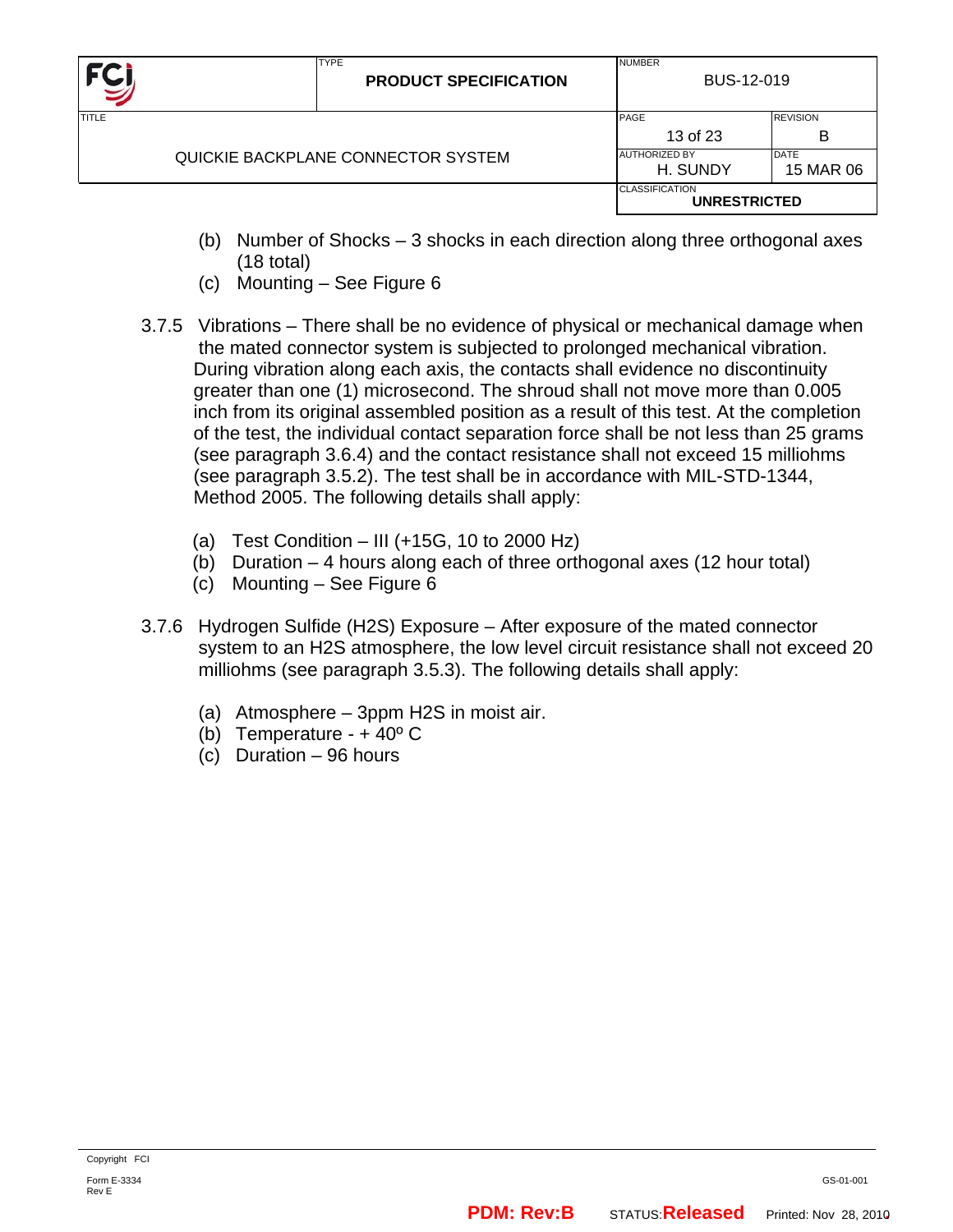|       |  | <b>TYPE</b><br><b>PRODUCT SPECIFICATION</b> | <b>NUMBER</b><br>BUS-12-019                  |                   |  |  |
|-------|--|---------------------------------------------|----------------------------------------------|-------------------|--|--|
| TITLE |  |                                             | PAGE                                         | <b>REVISION</b>   |  |  |
|       |  |                                             | 14 of 23                                     | B                 |  |  |
|       |  | QUICKIE BACKPLANE CONNECTOR SYSTEM          | <b>AUTHORIZED BY</b><br>H. SUNDY             | DATE<br>15 MAR 06 |  |  |
|       |  |                                             |                                              |                   |  |  |
|       |  |                                             | <b>CLASSIFICATION</b><br><b>UNRESTRICTED</b> |                   |  |  |



## **FIGURE 6 - MOUNTING FOR SHOCK & VIBRATION**

3.7.7 Salt Spray – After exposure of the mated connector system to a salt fog atmosphere, the low level circuit resistance shall not exceed 20 milliohms (see

Copyright FCI

Form E-3334 Rev E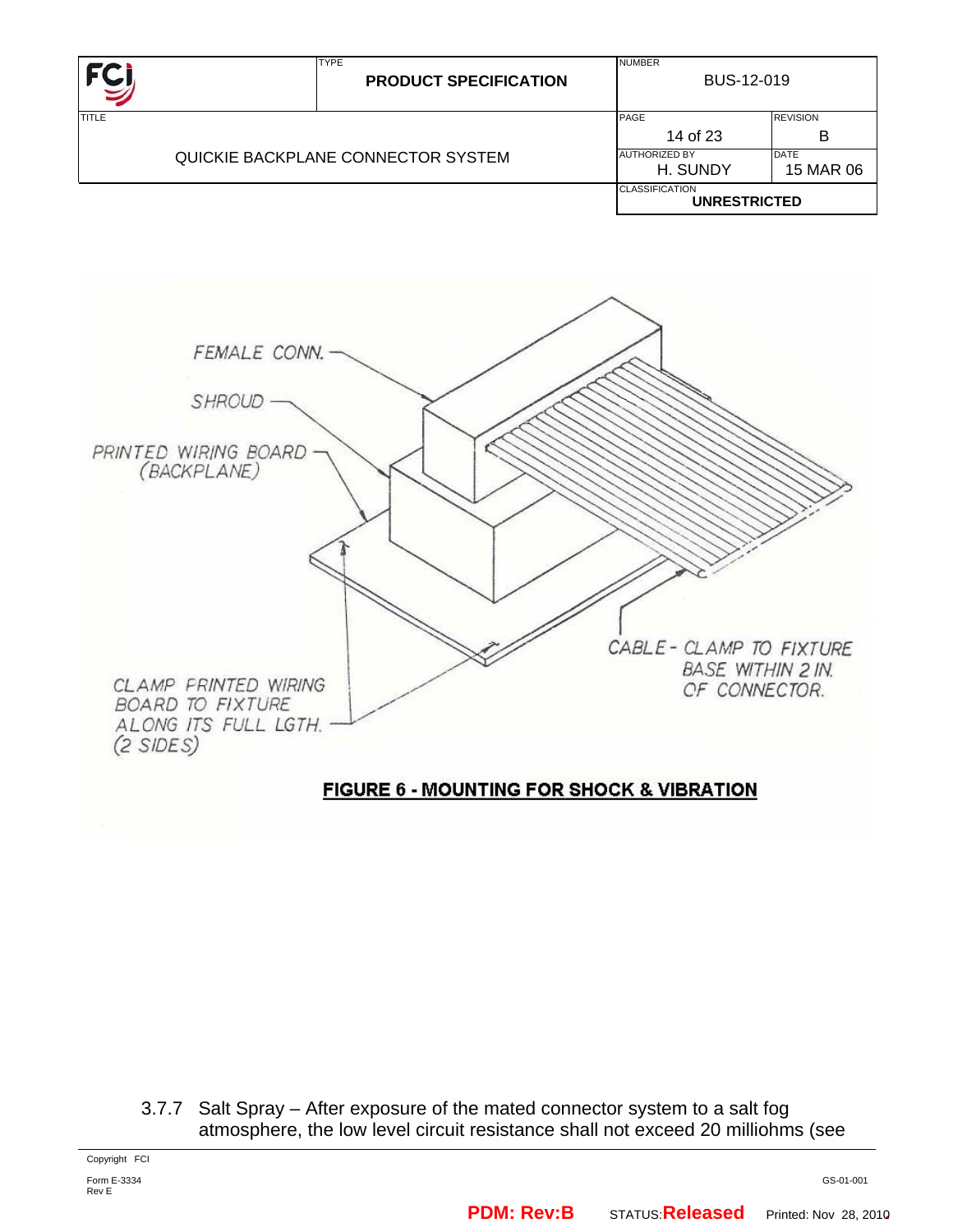| FC <sub>I</sub>                    |  | <b>TYPE</b><br><b>PRODUCT SPECIFICATION</b> | <b>NUMBER</b><br>BUS-12-019                  |                      |  |  |
|------------------------------------|--|---------------------------------------------|----------------------------------------------|----------------------|--|--|
| <b>TITLE</b>                       |  |                                             | PAGE<br>15 of 23                             | <b>REVISION</b><br>B |  |  |
| QUICKIE BACKPLANE CONNECTOR SYSTEM |  | <b>AUTHORIZED BY</b><br>H. SUNDY            | <b>DATE</b><br>15 MAR 06                     |                      |  |  |
|                                    |  |                                             | <b>CLASSIFICATION</b><br><b>UNRESTRICTED</b> |                      |  |  |

 paragraph 3.5.3). The test shall be in accordance with MIL-STD-1344, Method 1001. The following details shall apply:

- (a) Salt Solution 5%
- (b) Duration B (48 hours)
- 3.7.8 Solvent Resistance After immersion in solvents commonly encountered in soldered connector applications, the shroud shall exhibit no evidence of swelling, softening, cracking, crazing, dimensional change, or other defect that would affect the service life of the connector system. The test shall be in accordance with MIL-STD-202, Method 215.

### **4.0 Quality Assurance Provisions**

- 4.1 Equipment Calibration All test equipment and inspection facilities used in the performance of any test shall be maintained in a calibration system in accordance with MIL-C-45662.
- 4.2 Inspection Conditions Unless otherwise specified herein, all inspections shall be performed under the following ambient conditions:
	- (a) Temperature  $25^{\circ}$  C +  $5^{\circ}$  C
	- (b) Relative Humidity 30% to 80%
	- (c) Barometric Pressure Local Ambient
- 4.3 Qualification Inspection Qualification inspection shall be performed on sample units produced with equipment and procedures normally used in production.
	- 4.3.1 Sample Components for six (6) of the largest and three (3) of the smallest population backplane connector systems and three (3) of the largest shrouds shall be subjected to the qualification inspection.
	- 4.3.2 Preparation of Samples

4.3.2.1 Female Connector – The female connectors shall be configured and terminated as shown in Table II.

#### **TABLE II - FEMALE CONNECTOR DESCRIPTION**

|                      | Connector | No. of | Wire | Wire |           |
|----------------------|-----------|--------|------|------|-----------|
| Copyright FCI        |           |        |      |      |           |
| Form E-3334<br>Rev E |           |        |      |      | GS-01-001 |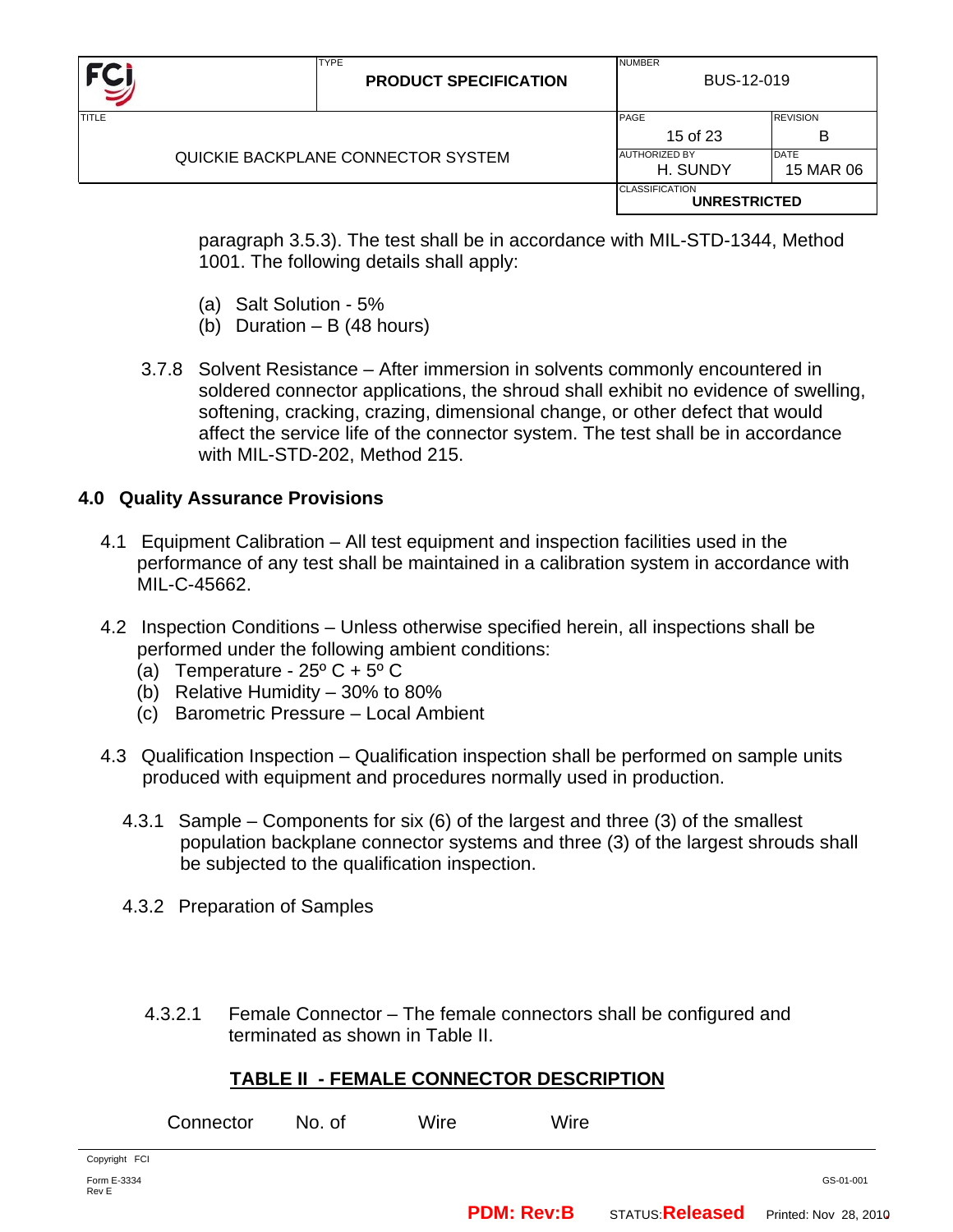|              |         | <b>TYPE</b>                        |                              |             | <b>NUMBER</b>                                |                 |  |  |
|--------------|---------|------------------------------------|------------------------------|-------------|----------------------------------------------|-----------------|--|--|
| <b>FCJ</b>   |         |                                    | <b>PRODUCT SPECIFICATION</b> |             | BUS-12-019                                   |                 |  |  |
|              |         |                                    |                              |             |                                              |                 |  |  |
| <b>TITLE</b> |         |                                    |                              |             | PAGE                                         | <b>REVISION</b> |  |  |
|              |         |                                    |                              |             | 16 of 23                                     | в               |  |  |
|              |         | QUICKIE BACKPLANE CONNECTOR SYSTEM |                              |             | <b>AUTHORIZED BY</b>                         | <b>DATE</b>     |  |  |
|              |         |                                    |                              |             | H. SUNDY                                     | 15 MAR 06       |  |  |
|              |         |                                    |                              |             | <b>CLASSIFICATION</b><br><b>UNRESTRICTED</b> |                 |  |  |
|              |         |                                    |                              |             |                                              |                 |  |  |
|              | Number  | Contacts                           | <b>Size</b>                  | <b>Type</b> | Length                                       |                 |  |  |
|              |         |                                    |                              |             |                                              |                 |  |  |
|              | $1 - 2$ | Largest                            | <b>AWG 28</b>                | Stranded    | 10 inches                                    |                 |  |  |
|              |         |                                    |                              |             |                                              |                 |  |  |
|              | 3       | Largest                            |                              |             | <b>Not Terminated</b>                        |                 |  |  |
|              | $4 - 5$ | Largest                            | <b>AWG 28</b>                | Stranded    | 10 inches                                    |                 |  |  |
|              | 6       | Largest                            | <b>AWG 30</b>                | Solid       | 10 inches                                    |                 |  |  |
|              | $7 - 8$ | <b>Smallest</b>                    | <b>AWG 28</b>                | Stranded    | 10 inches                                    |                 |  |  |
|              | 9       | <b>Smallest</b>                    | <b>AWG 30</b>                | Solid       | 10 inches                                    |                 |  |  |

- 4.3.2.2 Printed Wiring Test Boards Eight (8) test boards conforming to the applicable requirements of MIL-P-55110 and MIL-STD-275 shall be prepared as shown in Figure 7.
- 4.3.2.3 Backplane Assembly Pin contacts shall be staked and soldered into the printed wiring test boards to form simulated back-plane assemblies. The pin tip configuration and true position tolerance shall be as shown in Figure 8. Shrouds shall be installed to complete the backplane assembly.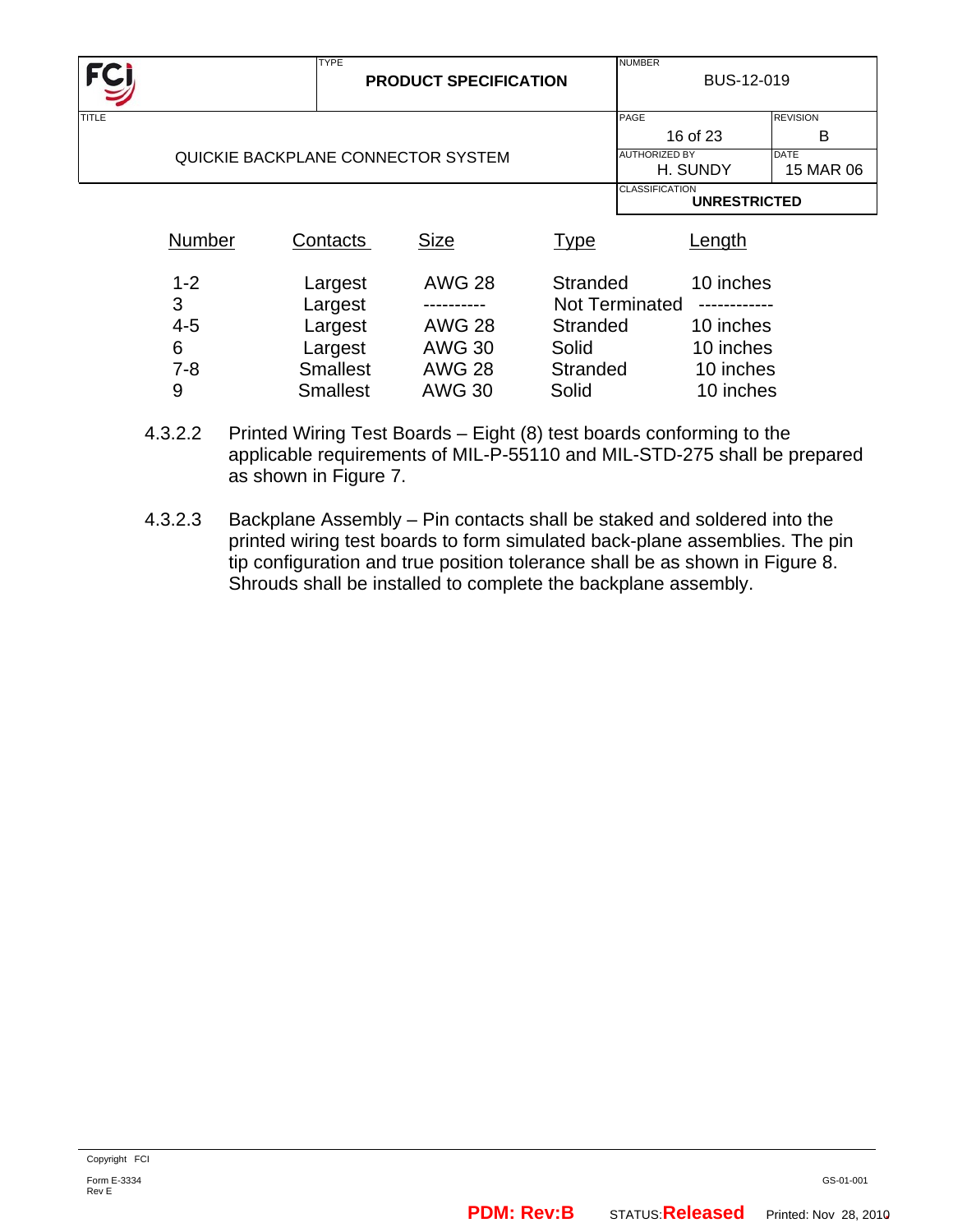|                                    | <b>TYPE</b><br><b>PRODUCT SPECIFICATION</b> | <b>NUMBER</b><br>BUS-12-019                  |  |  |  |
|------------------------------------|---------------------------------------------|----------------------------------------------|--|--|--|
| <b>TITLE</b>                       | PAGE<br>17 of 23                            | <b>REVISION</b><br>В                         |  |  |  |
| QUICKIE BACKPLANE CONNECTOR SYSTEM | <b>AUTHORIZED BY</b><br>H. SUNDY            | DATE<br>15 MAR 06                            |  |  |  |
|                                    |                                             | <b>CLASSIFICATION</b><br><b>UNRESTRICTED</b> |  |  |  |



#### **FIGURE 7 - PRINTED WIRING BOARD**

3. BOARD TO BE 2 OZ., SINGLE SIDED, COPPER CLAD, GLASS FILLED EPOXY .062 +/- .010 THICK.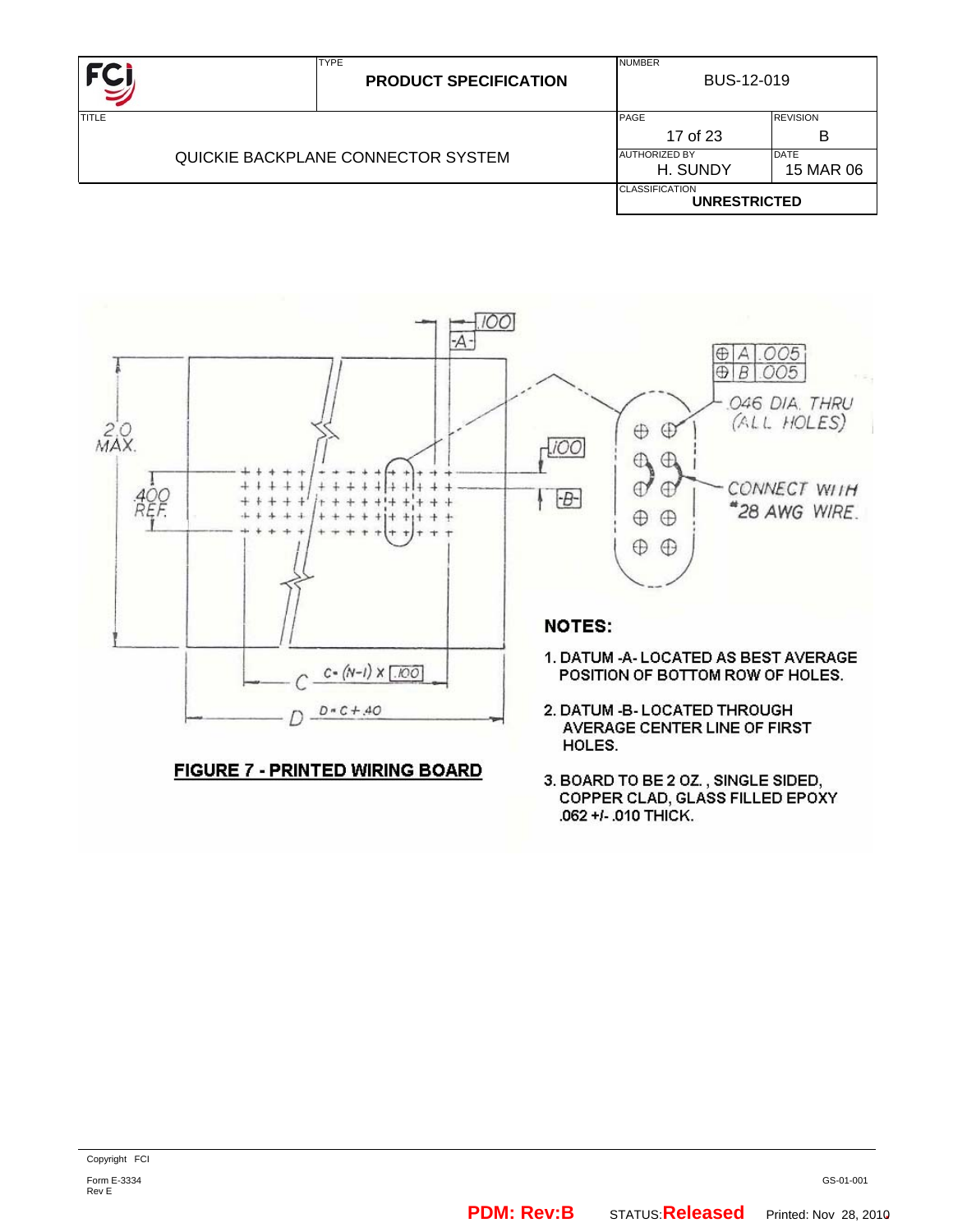|                                    | <b>TYPE</b><br><b>PRODUCT SPECIFICATION</b> | <b>NUMBER</b><br><b>BUS-12-019</b>           |  |  |  |
|------------------------------------|---------------------------------------------|----------------------------------------------|--|--|--|
| <b>TITLE</b>                       | PAGE<br>18 of 23                            | <b>REVISION</b><br>в                         |  |  |  |
| QUICKIE BACKPLANE CONNECTOR SYSTEM | <b>AUTHORIZED BY</b><br>H. SUNDY            | <b>DATE</b><br>15 MAR 06                     |  |  |  |
|                                    |                                             | <b>CLASSIFICATION</b><br><b>UNRESTRICTED</b> |  |  |  |



2. TIPS OF INSTALLED PINS TO BE WITHIN .015 DIA. OF TRUE POSITION RELATIVE TO OTHER PINS IN FIELD.

## **FIGURE 8 - BACKPLANE PINS**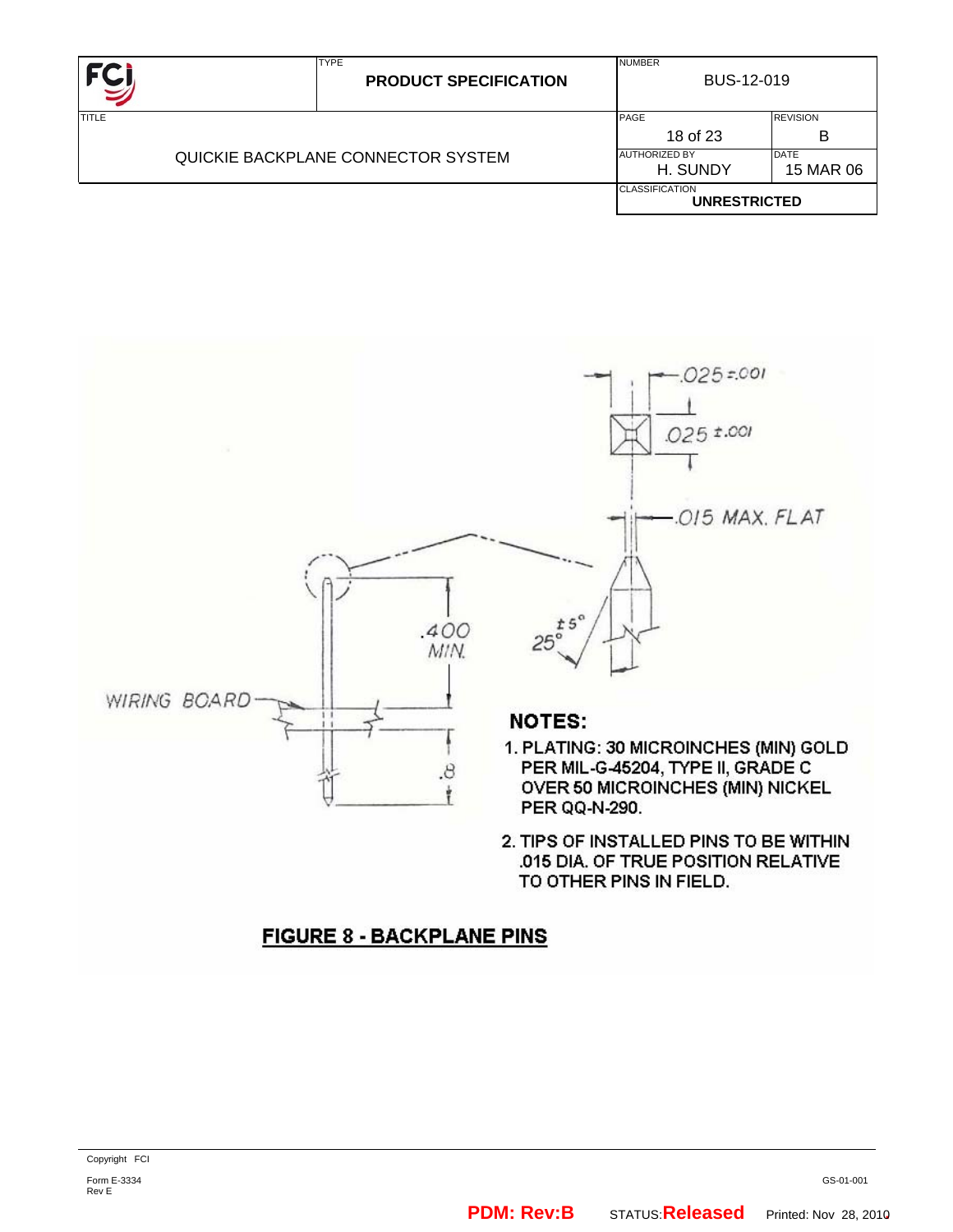

NUMBER

## **TABLE III - CONNECTOR SYATEM QUALIFICATION INSPECTION**

TYPE

|                                            |                  |    |                |                          |    |                          |   | Sample No. |    |    |    |   |
|--------------------------------------------|------------------|----|----------------|--------------------------|----|--------------------------|---|------------|----|----|----|---|
| Examination                                | <u>Paragraph</u> |    | $\overline{2}$ | 3                        | 4  | 5                        | 6 |            | 8  | 9  | 10 |   |
| <b>Total Mating Force</b>                  | 3.6.2            |    |                |                          | X. | X.                       | X | X.         | X  | X  |    |   |
| <b>Individual Contact Separation Force</b> | 3.6.4            |    |                |                          | X. | X.                       | X |            |    |    |    |   |
| <b>Cable Retention</b>                     | 3.6.1            |    |                |                          | X. | $\blacksquare$           |   | X          |    |    |    |   |
| <b>Cable Flex Resistance</b>               | 3.6.2            | X. |                |                          | X  | $\overline{\phantom{a}}$ |   | X          |    |    |    |   |
| <b>Shroud Retention</b>                    | 3.6.6            | X. |                |                          | X  |                          |   |            |    |    |    |   |
| <b>Contact Resistance</b>                  | 3.5.2            | X  | X.             | $\overline{\phantom{a}}$ | X  | X.                       | X | X          | X. | X  |    |   |
| <b>Insulation Resistance</b>               | 3.5.4            |    |                | X                        |    |                          |   |            |    |    |    |   |
| Dielectric Withstanding Voltage            | 3.5.5            |    |                | X                        |    |                          |   |            |    |    |    |   |
| <b>Thermal Shock</b>                       | 3.7.1            | X  | X              | X                        |    |                          |   |            |    |    |    |   |
| <b>Humidity</b>                            | 3.7.2            | X  | X              | X                        | -  |                          |   |            |    |    |    |   |
| High Temperature Life                      | 3.7.3            | X. | X.             | X                        |    |                          |   |            |    |    |    |   |
| <b>Shock</b>                               | 3.7.4            |    |                |                          | X  | X                        |   |            |    |    |    |   |
| Vibration                                  | 3.7.5            |    |                | $\blacksquare$           | X  | X                        |   |            |    |    |    |   |
| Durability                                 | 3.6.5            |    |                |                          | x  |                          | X | X          |    | X. |    |   |
| Hydrogen Sulfide Exposure                  | 3.7.6            |    |                |                          | X  | X                        | X | X.         |    | X  | X  |   |
| <b>Salt Spray</b>                          | 3.7.7            |    |                |                          |    | X.                       | X | X.         |    | X  |    |   |
| <b>Solvent Resistance</b>                  | 3.7.8            |    |                |                          |    |                          |   |            |    |    |    | X |

4.3.3. Test Sequence – The sample connector systems and individual shrouds shall be subjected to the inspections specified in Table III, in the order shown.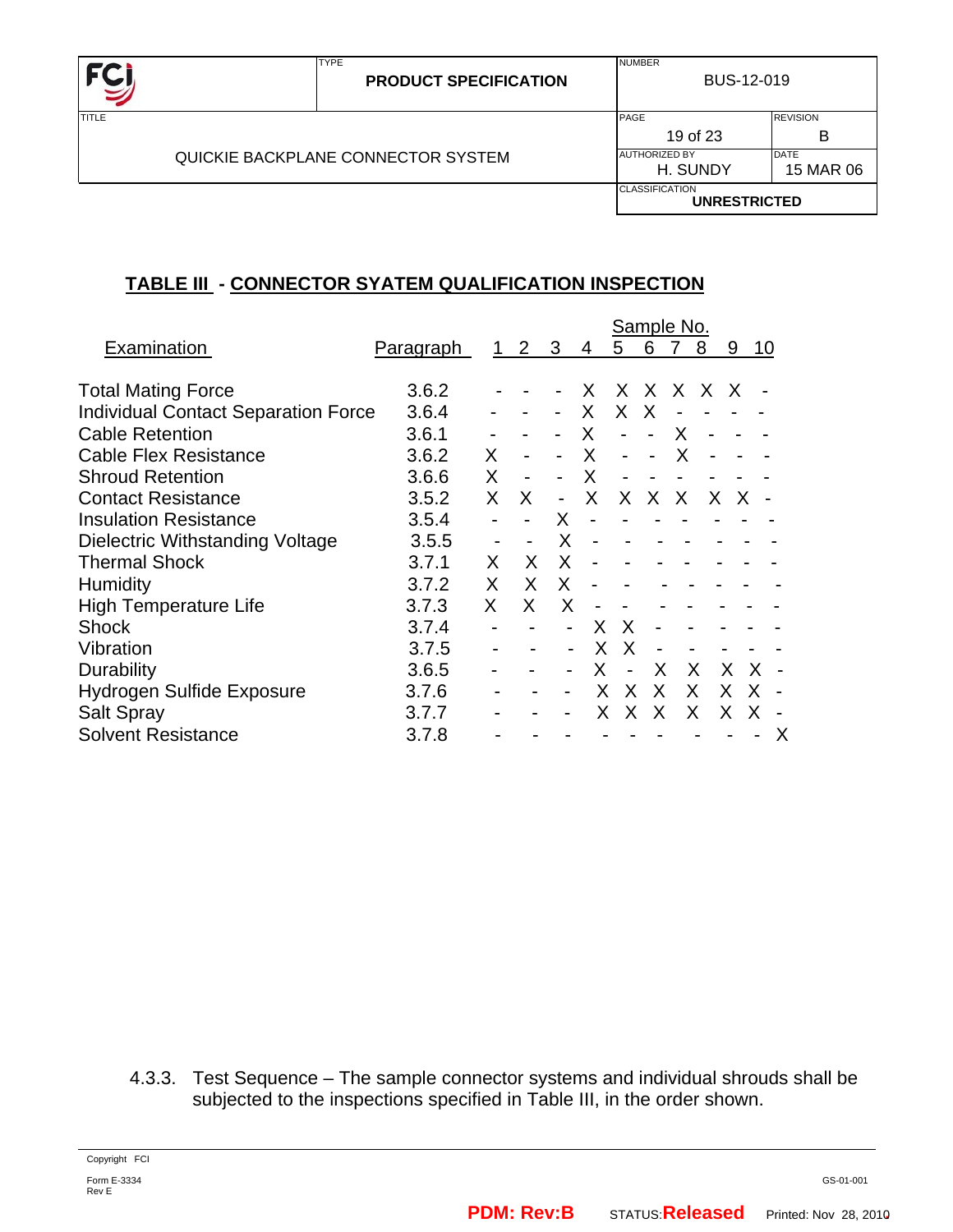| FC.                                |  | <b>TYPE</b><br><b>PRODUCT SPECIFICATION</b> | <b>NUMBER</b><br>BUS-12-019                  |                          |  |  |
|------------------------------------|--|---------------------------------------------|----------------------------------------------|--------------------------|--|--|
| TITLE                              |  |                                             | PAGE<br>20 of 23                             | <b>REVISION</b><br>в     |  |  |
| QUICKIE BACKPLANE CONNECTOR SYSTEM |  |                                             | <b>AUTHORIZED BY</b><br>H. SUNDY             | <b>DATE</b><br>15 MAR 06 |  |  |
|                                    |  |                                             | <b>CLASSIFICATION</b><br><b>UNRESTRICTED</b> |                          |  |  |

- 4.4 Quality Conformance Inspection Quality conformance inspection shall be performed on sample units produced with equipment and procedures normally used in production.
	- 4.4.1 Sample Components for six (6) of the largest population backplane connector system shall be selected at random from items produced every 6 to 12 months and subjected to quality conformance inspection.
	- 4.4.2 Preparation of Samples
		- 4.4.2.1 Female Connector The female connectors shall be configured and terminated as shown in Table IV.

### **TABLE IV – FEMALE CONNECTOR DESCRIPTION**

| Connector<br>No. | Wire<br><b>Size</b> | Wire<br>Type          | Length  |
|------------------|---------------------|-----------------------|---------|
| $1 - 2$          | <b>AWG 28</b>       | <b>Stranded</b>       | 10 inch |
| 3                |                     | <b>Not Terminated</b> |         |
| 4-5              | <b>AWG 28</b>       | <b>Stranded</b>       | 10 inch |
| 6                | <b>AWG 30</b>       | Solid                 | 10 inch |

- 4.4.2.2 Printed Wiring Test Boards Five (5) test boards conforming to the applicable requirements of MIL-P-55110 and MIL-STD-275 shall be prepared as shown in Figure 7.
- 4.4.2.3 Backplane Assembly Pin contacts shall be staked and soldered into the printed wiring test boards to form simulated backplane assemblies. The pin tip configuration and true position tolerance shall be as shown in Figure 8. Shrouds shall be installed to complete the backplane assembly.
- 4.4.3 Test Sequence The sample connector system shall be subjected to the inspections specified in Table V, in the order shown.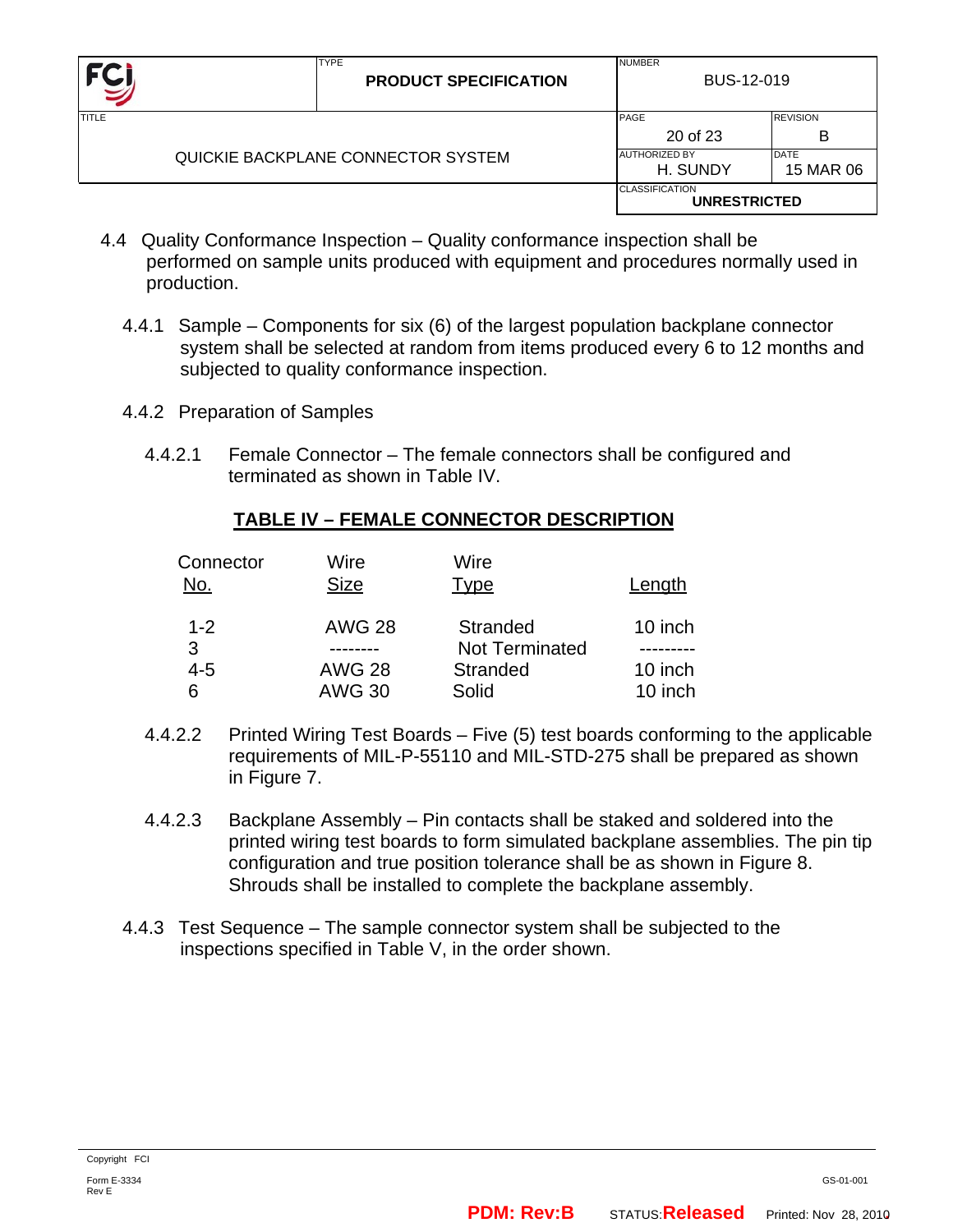| FC           | <b>TYPE</b><br><b>PRODUCT SPECIFICATION</b> | <b>NUMBER</b>                    | <b>BUS-12-019</b>        |  |  |
|--------------|---------------------------------------------|----------------------------------|--------------------------|--|--|
| <b>TITLE</b> |                                             | PAGE<br>21 of 23                 | <b>REVISION</b><br>B     |  |  |
|              | QUICKIE BACKPLANE CONNECTOR SYSTEM          | <b>AUTHORIZED BY</b><br>H. SUNDY | <b>DATE</b><br>15 MAR 06 |  |  |
|              |                                             | <b>CLASSIFICATION</b>            | <b>UNRESTRICTED</b>      |  |  |

### **TABLE V – CONNECTOR SYSTEM QUALITY CONFORMANCE INSPECTION**

|                                            |                  | Sample No.     |                          |                          |                          |                          |              |
|--------------------------------------------|------------------|----------------|--------------------------|--------------------------|--------------------------|--------------------------|--------------|
| Examination                                | <b>Paragraph</b> |                | 2                        | 3                        | 4                        | 5                        | 6            |
| <b>Total Mating Force</b>                  | 3.6.3            |                |                          |                          | X                        | X                        | $\mathsf{X}$ |
| <b>Individual Contact Separation Force</b> | 3.6.4            |                |                          |                          | X                        | $X \times$               |              |
| <b>Cable Retention</b>                     | 3.6.1            |                |                          |                          |                          | X.                       |              |
| <b>Cable Flex Resistance</b>               | 3.6.2            | X.             | $\overline{\phantom{a}}$ | $\sim$ 10 $\pm$          | $\mathsf{X}$             | $\overline{\phantom{a}}$ |              |
| <b>Shroud Retention</b>                    | 3.6.6            | X              |                          |                          | $\sf X$                  |                          |              |
| <b>Shroud Replacement</b>                  | 3.6.7            |                | $\sf X$                  | $\overline{\phantom{a}}$ |                          | X.                       |              |
| <b>Contact Resistance</b>                  | 3.5.2            | X.             | X                        | $\sim$                   | $\mathsf{X}$             |                          | XX           |
| <b>Insulation Resistance</b>               | 3.5.4            |                |                          | X                        |                          |                          |              |
| Dielectric Withstanding Voltage            | 3.5.5            | $\blacksquare$ | $\blacksquare$           | X                        | $\overline{\phantom{a}}$ | $\overline{\phantom{a}}$ |              |
| <b>Thermal Shock</b>                       | 3.7.1            | X              | X.                       | X                        |                          |                          |              |
| Humidity                                   | 3.7.2            | X              | X                        | X                        |                          |                          |              |
| Durability                                 | 3.6.5            |                |                          |                          | $\mathsf{X}$             | $\overline{\phantom{a}}$ | X            |
| <b>Hydrogen Sulfide Exposure</b>           | 3.7.6            |                |                          |                          | X.                       | X.                       | X            |
| Salt Spray                                 | 3.7.7            |                |                          |                          | x                        | X                        | X            |

- 4.4.4 Failures If a connector system or component fails to pass the quality conformance inspection, appropriate corrective action shall be taken on the materials or processes and additional sample units shall be subjected to the quality conformance inspection to verify the effectiveness of the action.
- 4.4.5 Disposition of Sample Units Sample units that have been subjected to the quality conformance inspection shall not be considered deliverable on the contract or purchase order.
- 4.5 Acceptance Inspection Acceptance inspection shall consist of the examination and inspections specified in Table VI.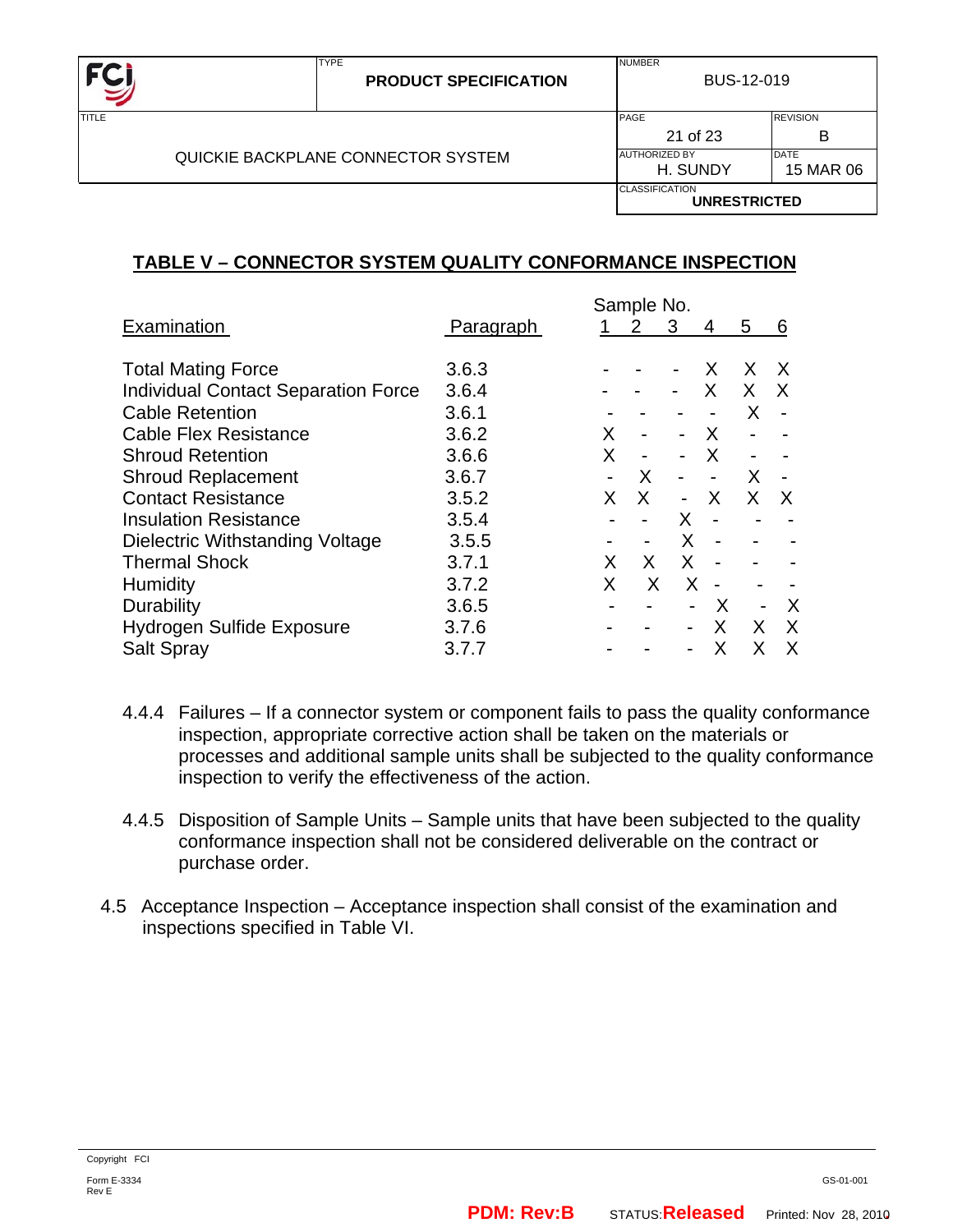|              | <b>TYPE</b><br><b>PRODUCT SPECIFICATION</b> | <b>NUMBER</b><br>BUS-12-019                                  |                      |  |
|--------------|---------------------------------------------|--------------------------------------------------------------|----------------------|--|
| <b>TITLE</b> |                                             | PAGE<br>22 of 23                                             | <b>REVISION</b><br>B |  |
|              | QUICKIE BACKPLANE CONNECTOR SYSTEM          | <b>DATE</b><br><b>AUTHORIZED BY</b><br>H. SUNDY<br>15 MAR 06 |                      |  |
|              |                                             | <b>CLASSIFICATION</b><br><b>UNRESTRICTED</b>                 |                      |  |

## **TABLE VI – ACCEPTANCE INSPECTION**

|                       | AQL     |       |  |
|-----------------------|---------|-------|--|
| Examination           | Major   | Minor |  |
|                       |         |       |  |
| Visual and Mechanical | $1.0\%$ | 4.0%  |  |

- 4.5.1 Inspection Lot An inspection lot shall consist of all components produced under essentially the same conditions and offered for inspection at one time.
- 4.5.2 Sampling Plan Statistical sampling and inspection shall be in accordance with MIL-STD-105 for general inspection, Level II. The acceptable quality level (AQL) shall be as specified in Table VI. Major and minor defects shall be as defined in MIL-STD-105.
- 4.5.3 Rejected Lots Rejected lots shall be reworked to correct the defects or screened to remove defective units and re-submitted for inspection.
- 4.5.4 Disposition of Sample Units Sample units that have been subjected to the acceptance inspection shall be considered deliverable on the contract or purchase order.
- 5.0 Notes and Definitions
	- 5.1 Current Rating The current rating of the backplane connector system is dependent on the cross-sectional area of the printed wiring board traces to which it is connected and upon the size of the flat cable conductor. The maximum continuous rating assumes the use of AWG 28 wire and a printed wiring board trace of comparable cross-section.
	- 5.2 Insulation Resistance / Dielectric Withstanding Voltage The specified values for these parameters assume no (or very limited) effect of the printed wiring board. If these assumptions are not met, the limits can be expected to be exceeded. The test omits the flat cable from the specification for insulation resistance due to its relatively low value and its variability with length.